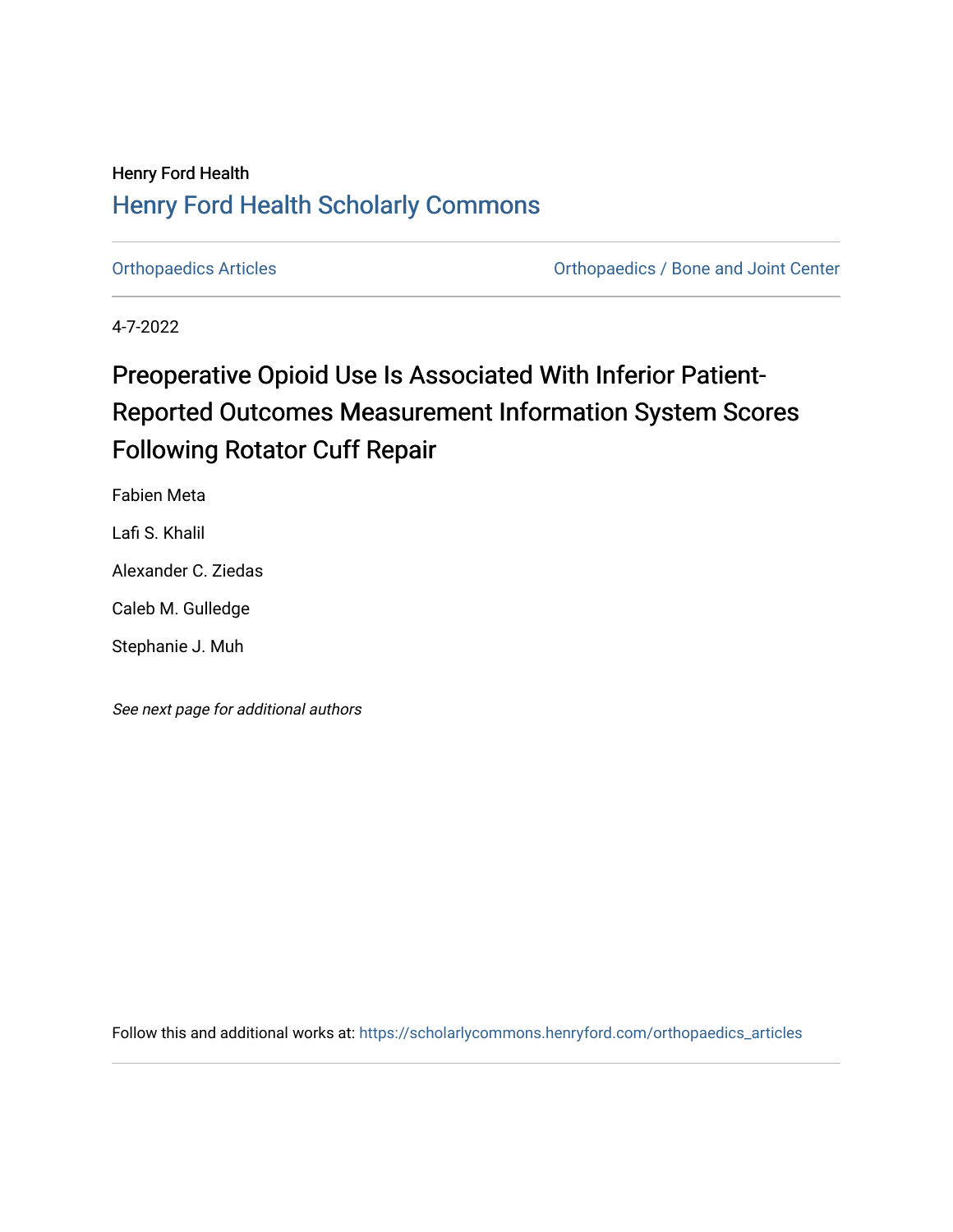## Authors

Fabien Meta, Lafi S. Khalil, Alexander C. Ziedas, Caleb M. Gulledge, Stephanie J. Muh, Vasilios Moutzouros, and Eric C. Makhni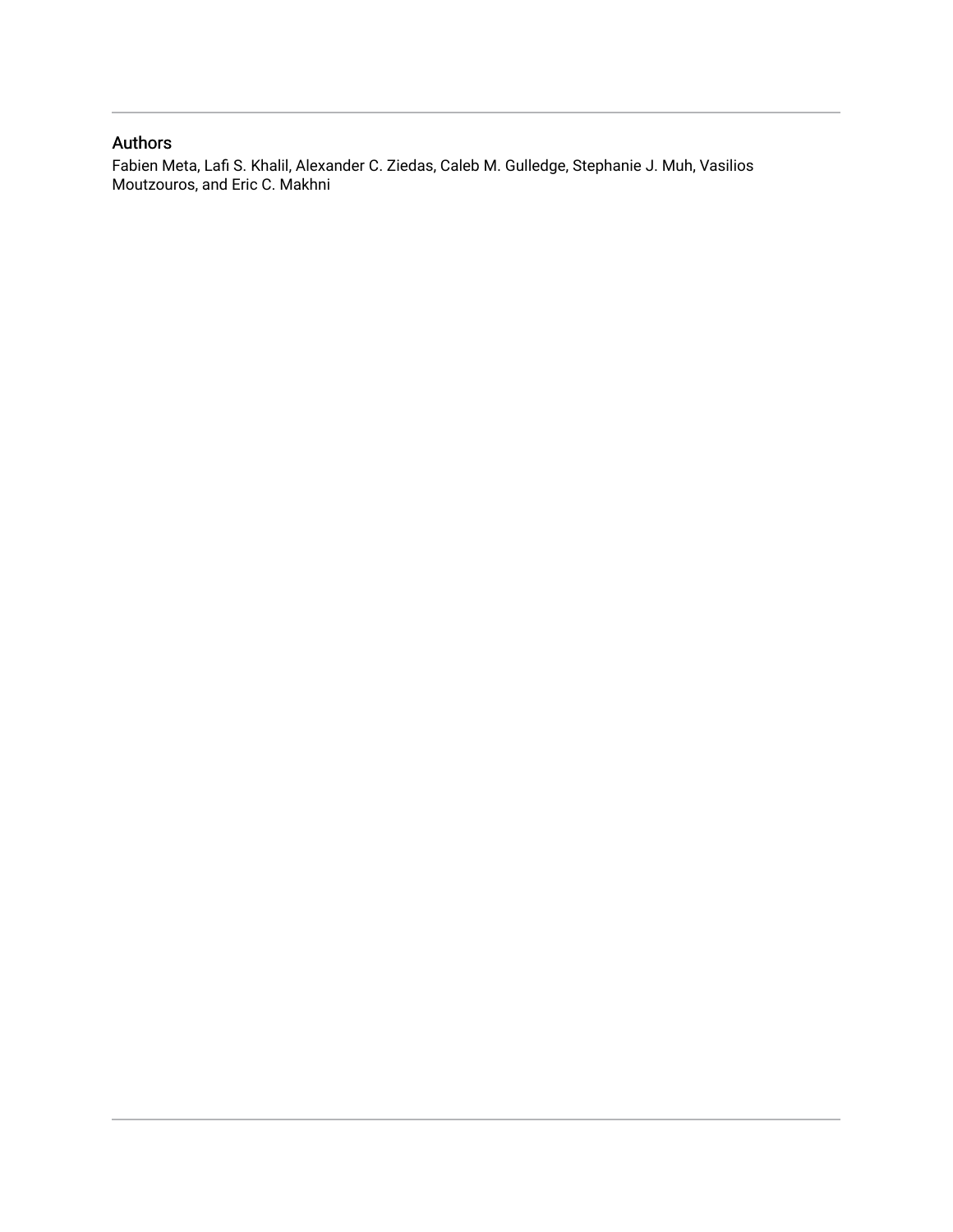## Preoperative Opioid Use Is Associated With Inferior Patient-Reported Outcomes Measurement Information System Scores Following Rotator Cuff Repair

Fabien Meta, M.D., Lafi S. Khalil, M.D., Alexander C. Ziedas, B.S., Caleb M. Gulledge, B.S., Stephanie J. Muh, M.D., Vasilios Moutzouros, M.D., and Eric C. Makhni, M.D., M.B.A.

Purpose: To determine the influence of preoperative opioid use on Patient-Reported Outcomes Measurement Information System (PROMIS) scores pre- and postoperatively in patients undergoing arthroscopic rotator cuff repair (RCR). Methods: A retrospective review of all RCR patients aged >18 years old was performed. PROMIS pain interference ("PROMIS PI"), upper extremity function ("PROMIS UE"), and depression ("PROMIS D") scores, were reviewed. These measures were collected at preoperative, 6-month, and 1-year postoperative time points. A prescription drug-monitoring program was queried to track opioid prescriptions. Patients were categorized as chronic users, acute users, and nonusers based on prescriptions filled. Comparison of means were carried out using analysis of variance and least squares means. Effect sizes and 95% confidence intervals were calculated. Results: In total, 184 patients who underwent RCR were included. Preoperatively, nonusers ( $n = 92$ ) had superior PROMIS UE (30.6 vs 28.9 vs 26.1;  $P < .05$ ) and PI scores (61.5 vs 64.9 vs 65.3;  $P < .001$ ) compared with acute users (n = 65) and chronic users (n = 27), respectively. At 6 months postoperatively; nonusers demonstrated significantly greater PROMIS UE (41.7 vs 35.6 vs. 33.5; P < .001), lower PROMIS D (41.6 vs 45.8 vs 51.1;  $P < .001$ ), and lower PROMIS PI scores (50.7 vs 56.3 vs 58.1;  $P < .01$ ) when compared with acute and chronic users, respectively. Nonusers had lower PROMIS PI (47.9 vs 54.3 vs 57.4; P < .0001) and PROMIS D (41.6 vs 48.3 vs 49.2;  $P = .0002$ ) scores compared with acute and chronic users at 1-year postoperatively. Nonusers experienced a significantly greater magnitude of improvement in PROMIS D 6 months postoperatively compared with chronic opioid users  $(-5.9 \text{ vs } 0.0; P < .01)$ . Conclusions: Patients undergoing RCR demonstrated superior PROMIS scores pre- and postoperatively if they did not use opioids within 3 months before surgery. Level of Evidence: III, retrospective comparative trial.

Managing pain is an important dilemma that pro-viders face, as patient-reported pain on a numeric scale has become a fifth vital sign in patient care. $\frac{1}{1}$  $\frac{1}{1}$  $\frac{1}{1}$  Over the past several decades, Americans have found themselves in an opioid epidemic, with increasing rates of opioid prescriptions, overdose, and accidental death secondary to overdose. $2,3$  $2,3$  $2,3$  Nevertheless, opioids are an important aspect to postoperative

pain management following musculoskeletal surgery, leaving orthopaedic surgeons responsible for a large number of nationwide prescriptions, which has caught the attention of government legislastion.<sup>[4,](#page-9-3)[5](#page-9-4)</sup> With increasing rates of orthopaedic surgeries performed, orthopaedic surgeons have a unique opportunity to find alternative regimens and reducing the societal impact of opioid prescriptions. $6-12$  This must strike a

From the Department of Orthopedic Surgery, Henry Ford Hospital (F.M., L.S.K., S.J.M., V.M., E.C.M); and Wayne State University School of Medicine (A.C.Z., C.M.G.), Detroit, Michigan, U.S.A.

The authors report the following potential conflicts of interest or sources of funding: S.J.M. reports other from DePuy, A Johnson  $\mathcal O$  Johnson company, Exactech, and FX Shoulder, outside the submitted work. V.M. reports other from Stryker, Arthrex, and Pinnacle, outside the submitted work. E.C.M. reports other from Smith  $\mathcal O$  Nephew and Springer, outside the submitted work. Full ICMJE author disclosure forms are available for this article online, as supplementary material.

Received June 6, 2021; accepted March 22, 2022.

Address correspondence to Fabien Meta, M.D., Department of Orthopedic Surgery, Henry Ford Hospital, 2799 W. Grand Blvd., Detroit, MI 48202. E-mail: [fmeta1@hfhs.org](mailto:fmeta1@hfhs.org)

2022 by the Arthroscopy Association of North America 0749-8063/21838/\$36.00 <https://doi.org/10.1016/j.arthro.2022.03.032>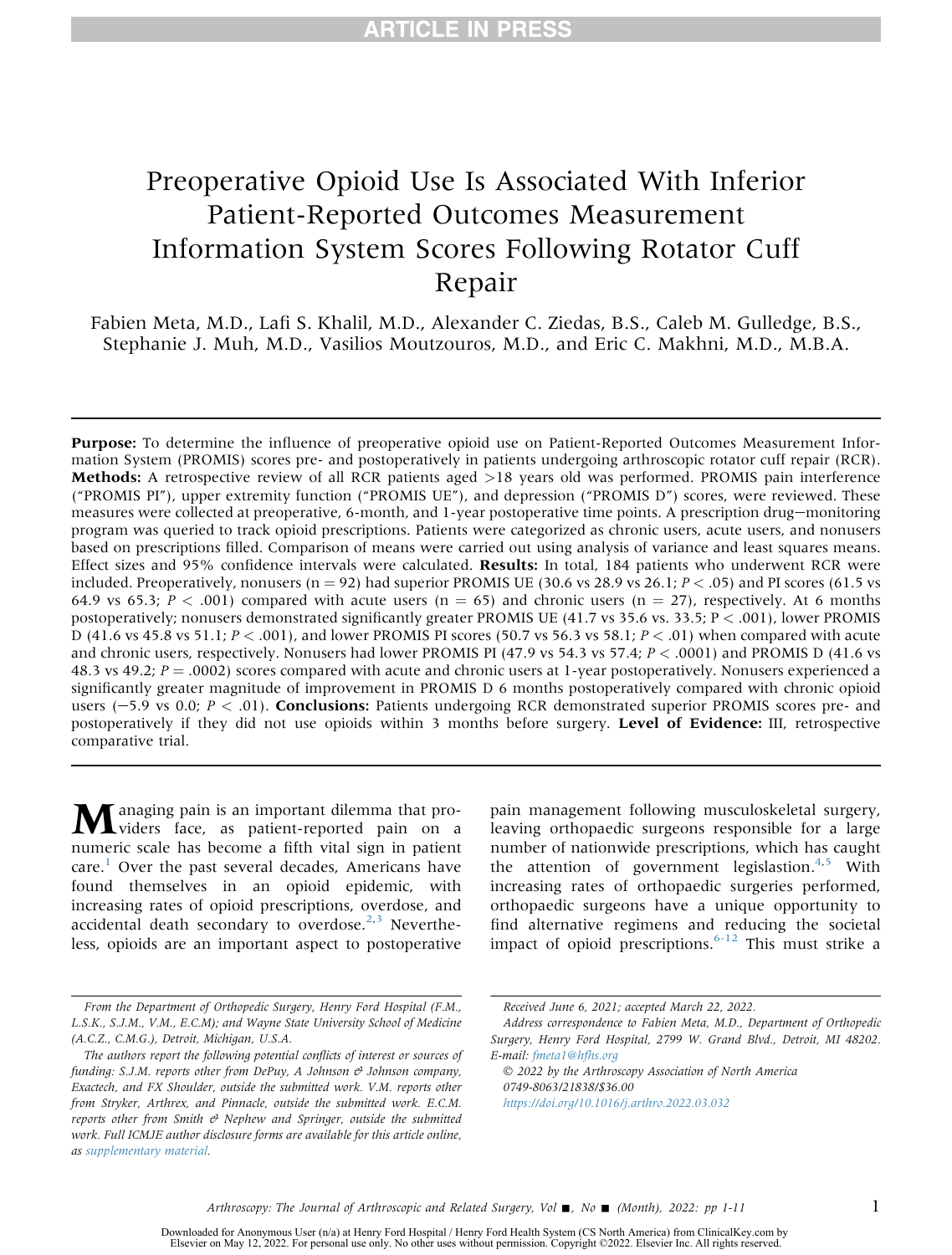## **ARTICLE IN PRESS**

#### 2 F. META ET AL.

delicate balance with maintaining patient satisfaction following surgery, however, which has been shown to be intricately related to pain control.<sup>[7,](#page-9-6)[13-16](#page-9-7)</sup>

Pain control, through means of opioid consumption, also has been shown to directly affect patient outcomes following elective procedures in a dose-dependent manner, $17,18$  $17,18$  with preoperative opioid use correlating to poor outcomes following elective spine, arthroplasty, and sports medicine orthopaedic surgeries.<sup>[19-24](#page-10-2)</sup> Traditionally, surgical outcomes were assessed using a variety of patient-reported outcome measures that were restricted to certain patient populations and conditions to evaluate the response to specific interventions, limiting the ability of providers to compare these tools in a standardized fashion.[25-28](#page-10-3) The Patient-Reported Outcomes Measurement Information System (PROMIS) is a contemporary platform using computerized adaptive testing (CAT) to collect patient outcomes, creating a uniform and standardizable metric. A number of these domains, such as physical function, mental health, and interference of function due to pain, are important predictors of patient outcomes. $29-31$  This exciting development has enabled standardized comparisons across patient populations and surgical interventions to evaluate the impact of preoperative patient characteristics on postoperative surgical outcomes using PROMIS scales. $31-37$ 

Despite several investigations, which have validated the use of PROMIS in patients with shoulder pathology, there remains a paucity of literature examining the impact of preoperative opioid use on postoperative out-comes as assessed by PROMIS outcome measures.<sup>[36-40](#page-10-6)</sup> Rotator cuff tears (RCTs) and subsequent recovery following rotator cuff repair (RCR) can cause significant pain, which traditionally have been treated with strong analgesics in the preoperative and immediate post-operative periods.<sup>[41-44](#page-10-7)</sup> Beyond pain and function, there is also a significant relationship between anxiety/ depression and rotator cuff repair outcomes.<sup>[45-47](#page-11-0)</sup> However, the relationship of opioid analgesics on pain, function, and mood as measured by PROMIS scores in patients undergoing RCRs is yet to be well-defined. Although previous studies illustrate greater opioid use in patients with comorbid depression/anxiety who undergo RCR, there is a paucity of literature that examines the relationship of opioid use to mood scores in a quantitative manner. $48$  The purpose of this study is to determine the influence of preoperative opioid use on PROMIS scores pre- and postoperatively in patients undergoing arthroscopic RCR. It was hypothesized that patients who are taking opioids before RCR would have worse postoperative patient-reported outcomes.

#### Methods

A retrospective review of patients aged >18 years of age with symptomatic RCT was completed. In this

institutional review board-approved study (#14235; Henry Ford Hospital), patients who underwent primary arthroscopic RCR performed by 1 of 3 fellowship trained orthopaedic surgeons, affiliated with a single integrated health system, were included in this study. Patients with concomitant fractures, labral pathology, previous shoulder surgery, isolated subacromial decompression, unable or unwilling to complete PROMIS questionnaires, and records not retrievable from the statewide prescription drug-monitoring program (PDMP) were excluded. Once these patients were identified, date of surgery, date of preoperative PROMIS CAT form completion, date of postoperative PROMIS CAT form completion, and respective PROMIS PI, PROMIS UE, and PROMIS D scores were recorded. In addition, demographic data, including sex, age, race, ethnicity, body mass index, zip code, and smoking status were retrospectively collected from each patient's electronic medical record.

Preoperative narcotic use was confirmed by reviewing patient opioid prescription records within the statewide PDMP. This program verifies each prescription that was filled by the patient at a pharmacy, thereby serving as a more accurate surrogate of opioid use than previous studies based off prescriptions in the electronic medical record.[19,](#page-10-2)[20](#page-10-8) Patients were categorized based on their opioid prescription-filling practices before surgery.<sup>19[,49](#page-11-2)</sup> Chronic users were defined as patients who had opioid prescriptions filled for greater than 30 days during the 3-month period before surgery ( $n = 27$ ). Acute users were defined as patients who had a single opioid prescription filled within the 3 months before surgery, but not for a duration of greater than 30 consecutive days  $(n = 65)$ . Finally, a nonuser was defined as a patient without any opioid prescription within the 3 months before surgery ( $n = 92$ ). Additional data, including the quantity prescribed in the 3-month preoperative period, total number of days with an opioid prescription in the 3-month preoperative period, average daily dose measured in morphine milligram equivalents (MMEs), number of opioid prescriptions in the 3-month preoperative period, number of opioid prescriptions in the 1 month preoperative period, number of prescribers in the 3-month preoperative period, and number of prescribers in the 1-month preoperative period were also collected for each patient using the PDMP.

The Research Electronic Data Capture (REDCap) platform, a secure, web-based application system, was used to prospectively collect patient-reported outcomes.[50](#page-11-3) Patient-reported outcomes were measured using PROMIS CAT forms, which were completed by patients undergoing RCR on a tablet computer during each preoperative and postoperative office visit. PROMIS pain interference (PROMIS PI), physical function upper extremity (PROMIS UE), and depression (PROMIS D) scores were collected during the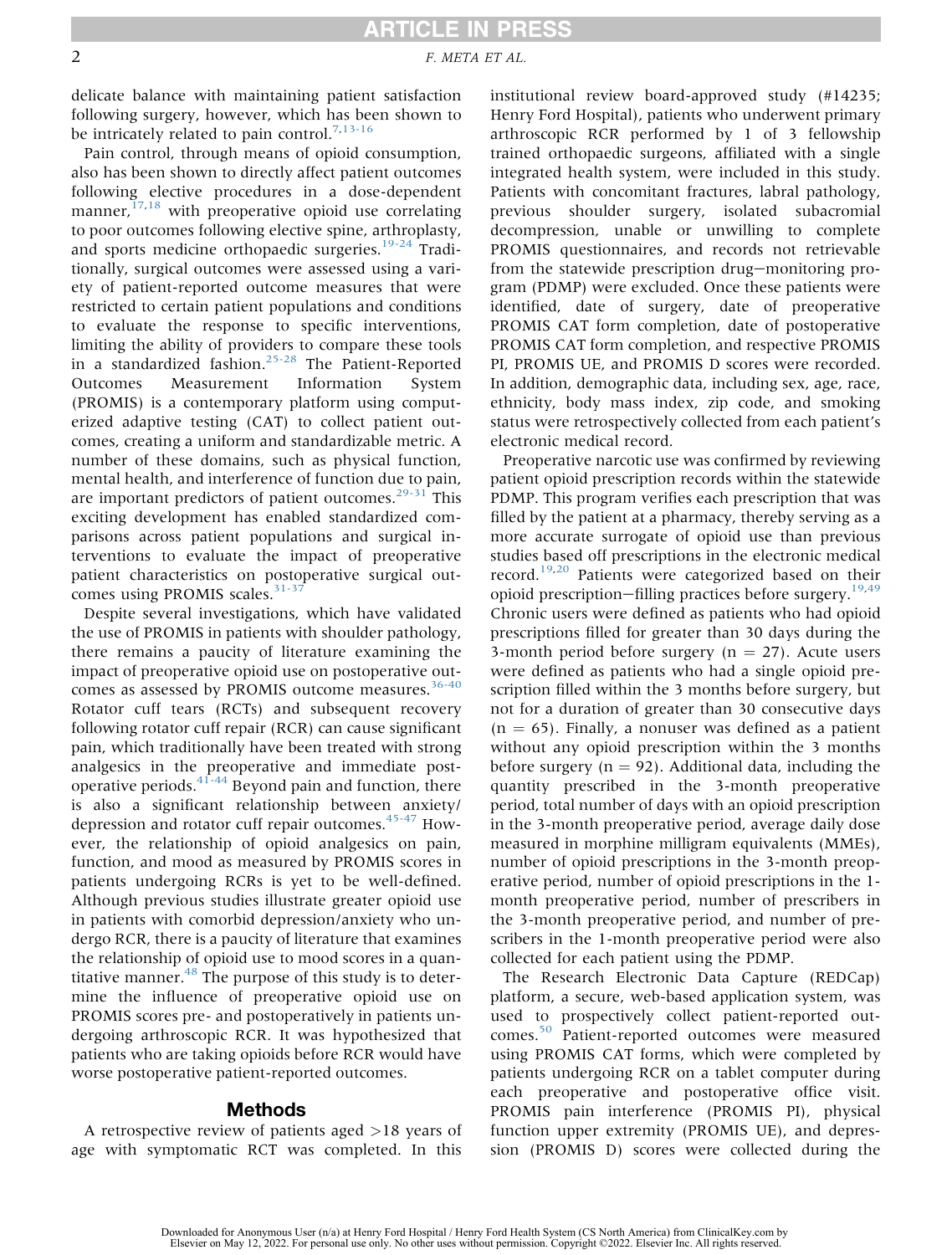|                | Opioid<br>Nonusers | Acute<br>Opioid Users | Chronic<br>Opioid Users |         |
|----------------|--------------------|-----------------------|-------------------------|---------|
|                | $(N = 92)$         | $(N = 65)$            | $(N = 27)$              | P Value |
| Sex            |                    |                       |                         |         |
| Male           | 51 (55%)           | 38 (58%)              | 10(37%)                 | .1557   |
| Female         | 41 (45%)           | $27(42\%)$            | $17(63\%)$              |         |
| Age, N         | 92                 | 65                    | 27                      | .0802   |
| Mean (SD)      | 60.2(9.07)         | 57.0 (8.87)           | 58.6 (7.24)             |         |
| BMI, N         | 92                 | 65                    | 27                      | .0125   |
| Mean (SD)      | 30.0 (4.94)        | 32.4(6.02)            | 32.6 $(6.62)$           |         |
| Smoking status |                    |                       |                         |         |
| Never          | 51 (55%)           | 24 (37%)              | 7(26%)                  | .0651   |
| Current        | $10(11\%)$         | 11(17%)               | $3(11\%)$               |         |
| Former         | 28 (30%)           | $26(40\%)$            | $14(52\%)$              |         |
| Unknown        | 3(3%)              | 4(6%)                 | $3(11\%)$               |         |
| Race           |                    |                       |                         |         |
| White          | 61 (66%)           | $36(55\%)$            | 11 $(41\%)$             | .0575   |
| Black          | $18(20\%)$         | 21(32%)               | 13 $(48%)$              |         |
| Asian          | 3 $(3%)$           | 4(6%)                 | $0(0\%)$                |         |
| Other          | $10(11\%)$         | 4(6%)                 | $3(11\%)$               |         |

#### <span id="page-4-0"></span>Table 1. Demographic Information

NOTE. P value significance at .05. Bold values denote statistically significant finding.

BMI, body mass index; SD, standard deviation.

preoperative, 6-month postoperative, and 1-year postoperative office visits. These PROMIS assessments have been shown to be relevant measures of rotator cuff pain and function.<sup>36,[51-54](#page-11-4)</sup> The PROMIS CAT algorithm produces standardized T-scores based on normative U.S. population data (mean scores of 50 and standard deviations of 10). Greater PROMIS UE scores represent increased functional ability, greater PROMIS PI scores represent increased pain that interferes with daily activities, and greater PROMIS D scores represent greater levels of depression.<sup>[55](#page-11-5)</sup>

#### Statistical Analysis

All continuous data are reported as mean  $\pm$  standard deviation, whereas categorical data are reported as counts and column percentages (N [%]). For continuous variables, analysis of variance was used to detect differences in outcome scores among the 4 user groups. Pairwise comparisons among the user groups were accomplished using least-squares means. Univariate 2 group comparisons between acute users and chronic users for opioid data were analyzed using independent 2 sample t-tests for normally distributed variables and Wilcoxon signed rank tests for non-normally distributed variables. A priori power analysis was not performed given the retrospective nature of data collection being limited to data already present. Therefore, to improve clarity on the validity of data, the magnitude of change in PROMIS scores between time points and the respective effect sizes (Cohen's d) and 95% confidence intervals were calculated. Minimal clinically important difference (MCID) was identified using a distributionbased method (1/2 the standard deviation), and the

percentage of patients that achieved MCID was calcu-lated per study group and outcome measure.<sup>[56](#page-11-6)</sup> Statistical significance was set at  $P < .05$ , and all tests were 2sided. All analyses are performed using SAS 9.4 (SAS Institute Inc., Cary, NC).

#### **Results**

A total of 184 patients were identified within the electronic medical record who underwent RCR between July 2017 and January 2020 and who had completed PROMIS PI, PROMIS UE, and PROMIS D forms preoperatively and 6 months' postoperatively. Of the 184 patients, 129 patients who underwent RCR also were found to have completed PROMIS forms around the 1-year postoperative period. Of the 184 patients, 92 were categorized as opioid nonusers, 65 as acute opioid users, and 27 as chronic opioid users. An even distribution of male and female patients was observed, with 99 (54%) males and 85 (46%) females. Opioid nonusers had lower body mass index compared with acute and chronic opioid users (30.0 vs 32.4 vs 32.6;  $P =$ .013). Other demographic findings were not statistically significant ([Table 1](#page-4-0)). When we compared the prescription data, chronic opioid users had a significantly greater number of prescriptions written, number of days prescribed, and number of prescribers during the 3-month preoperative period [\(Table 2](#page-5-0)).

PROMIS scores were collected at similar time intervals (preoperative, 6-month, 1-year) across the 3 groups [\(Table 3\)](#page-5-1). [Table 4](#page-6-0) compares preoperative and postoperative PROMIS scores between opioid users. Preoperative function (PROMIS UE) was observed to be the lowest in chronic opioid users and highest in nonusers ( $P < .001$ ). Interference in daily activities attributed to pain preoperatively (PROMIS PI) was found to be the highest in chronic opioid users and lowest in nonusers ( $P < .001$ ). At the 6-month postoperative timepoint, nonusers displayed significantly superior PROMIS UE, PROMIS PI, and PROMIS D scores compared with opioid users  $(P < .05)$ . Moreover, chronic users failed to improve in the PROMIS D domain 6 months after surgery. At 1-year postoperatively, significantly superior scores across all PROMIS measures were observed in nonusers compared to chronic users ([Table 4\)](#page-6-0).

The magnitude of change in PROMIS scores between preoperative and postoperative time points are illustrated in [Figure 1](#page-7-0). The 95% confidence intervals of the effect sizes are demonstrated in [Figure 2](#page-8-0). At 6 months postoperatively, opioid nonusers, compared with chronic opioid users, experienced a significantly greater magnitude of improvement in PROMIS D  $(-5.9 \text{ vs } 0.0;$  $P < .01$ ), but only approached significance in PROMIS PI and UE scores ( $P < .07$ ). Moreover, at the 1-year postoperative mark, there was no significant difference between the magnitudes of change in the PROMIS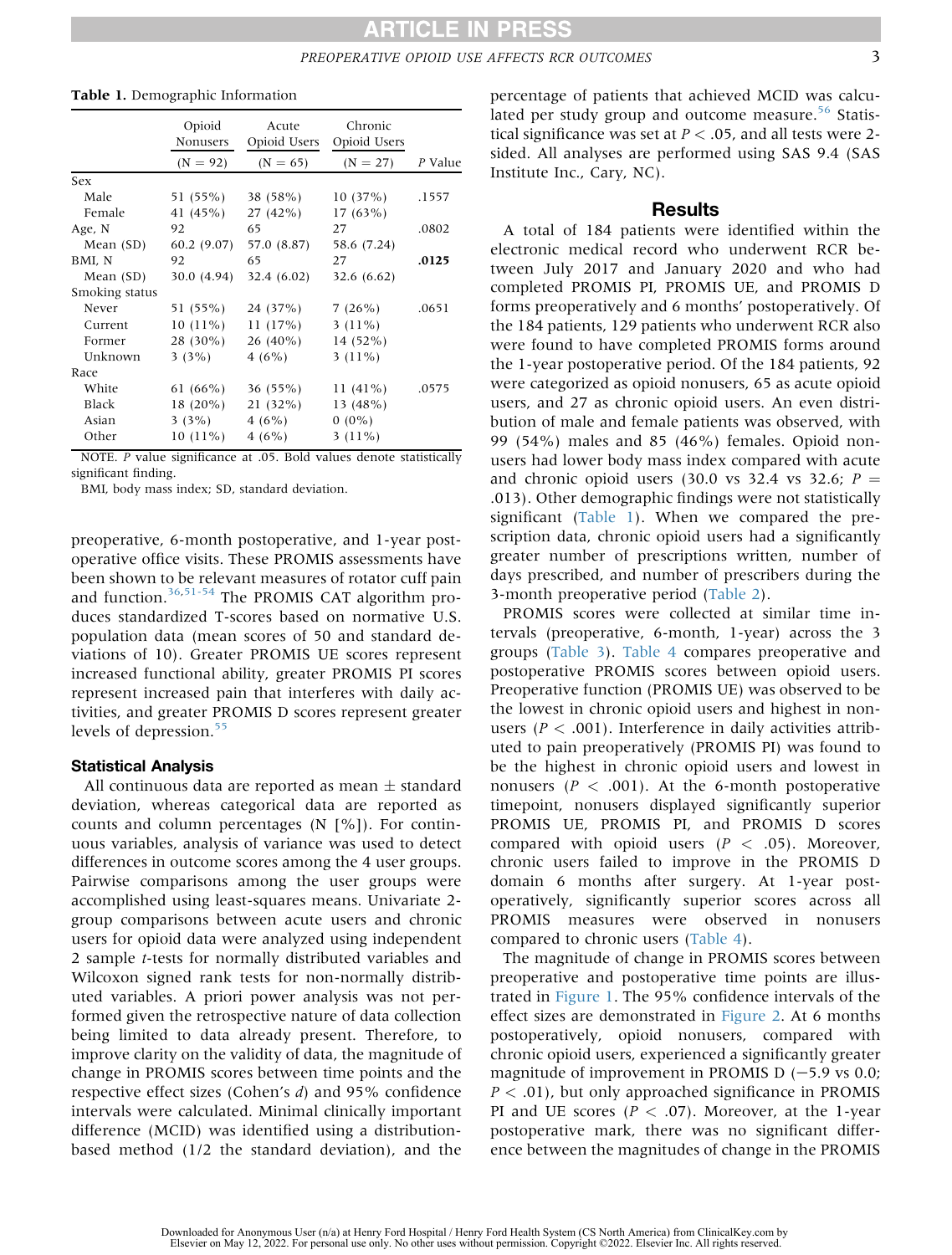**RTICLE IN PRESS** 

4 F. META ET AL.

#### <span id="page-5-0"></span>Table 2. Narcotic Prescription Data

|                                                               | Acute<br>Opioid Users | Chronic<br>Opioid Users |         |
|---------------------------------------------------------------|-----------------------|-------------------------|---------|
|                                                               | $(N = 65)$            | $(N = 27)$              | P Value |
| Number of days prescribed in                                  | $10.6 \pm 7.6$        | $76.2 \pm 38.1$         | 5001    |
| 3-month period                                                |                       |                         |         |
| Daily dose in MME                                             | $23.8 \pm 14.8$       | $26.0 \pm 20.5$         | .618    |
| Number of prescriptions in 3-<br>month preoperative<br>period | $1.4 + 0.7$           | $3.6 + 1.8$             | 5001    |
| Number of prescriptions in 1-<br>month preoperative<br>period | $0.4 + 0.6$           | $1.3 + 1.0$             | ≤.001   |
| Number of prescribers in 3-<br>month preoperative<br>period   | $1.2 \pm 0.5$         | $1.7 + 0.9$             | .009    |
| Number of prescribers in 1-<br>month preoperative<br>period   | $0.4 + 0.5$           | $0.9 + 0.7$             | .002    |

NOTE. P value significance at .05. Bold values denote statistically significant finding.

MME, morphine milliequivalent.

UE scores relative to preoperative scores among the three study groups [\(Fig 1](#page-7-0)). However, the magnitude of improvement in PROMIS PI scores between non-users and chronic users at 1 year was significantly greater, as was the improvement in PROMIS D scores between nonusers and acute users. When looking at the percentage of patients that achieved MCID at final followup, 78%, 80%, and 47% of nonusers achieved MCID for PROMIS UE, PI and D, respectively. In comparison, achievement of MCID was similar for acute users (79%, 85%, 39%, respectively), but lower for chronic users (67%, 50%, 28%, respectively).

#### **Discussion**

In the current study of patients undergoing arthroscopic RCRs, the results demonstrate that patients who did not use opioids preoperatively reported significantly greater function and reduced pain and depression scores at 6-months and 1-year postoperatively compared with chronic users. It is also important to note that both acute and chronic opioid users began at lower preoperative function scores and greater pain interference scores than nonusers.

Chronic opioid use in this study is associated with lower functional scores and higher pain interference scores. This is true for the 6-month and 1-year time points. These results echo previous findings in various orthopaedic literature such as lumbar spine surgery, knee surgery, hip arthroplasty, and even shoulder arthroscopy.<sup>[57-60](#page-11-7)</sup> In a similar, prospectively collected data review, Morris et al. $61$  found that patients requiring preoperative opioids demonstrated significantly lower preoperative baseline and final patientreported outcome scores after anatomic total shoulder arthroplasty. Williams et al. $62$  demonstrated that patients undergoing arthroscopic RCR who received preoperative opioids had inferior preoperative and postoperative patient-reported outcomes scores, similar to the present investigation. However, both of these studies relied on patient self-reporting "yes or no" to preoperative opioid use, rather than quantifying the amount and duration of preoperative opioid use based on PDMP prescription data. Therefore, the data analysis in the current study further strengthens previous findings that preoperative opioid use can negatively influence levels of pain and function postoperatively.

This study also demonstrated that opioid nonusers had significantly greater magnitude of improvement in functional scores (PROMIS UE) compared with acute opioid users, but this difference is not found at 1 year. This in part may be due to patient attrition and lack of statistical power. This is depicted by the finding that the majority of the 95% confidence intervals of the effect sizes highlighted in [Figure 2](#page-8-0) include zero and are relatively wide for the 1-year findings, specifically for PROMIS UE. Although some of these results may not be statistically robust, they parallel similar findings, from a study using validated shoulder-centric outcome scores in patients who underwent arthroscopic RCR, by Williams et al. They found that patients without

<span id="page-5-1"></span>

| Table 3. Administration of PROMIS Assessments: Days from Surgery |  |  |
|------------------------------------------------------------------|--|--|
|------------------------------------------------------------------|--|--|

|                                                            | Nonuser      | Acute User   | Chronic User | P Value |  |
|------------------------------------------------------------|--------------|--------------|--------------|---------|--|
| Administration of preoperative PROMIS assessment           |              |              |              |         |  |
| N                                                          | 92           | 65           | 27           |         |  |
| Mean days (SD)                                             | $-42(44.92)$ | $-41(45.87)$ | $-50(60.98)$ | .57     |  |
| Administration of 6-month postoperative PROMIS assessments |              |              |              |         |  |
| N                                                          | 92           | 65           | 27           |         |  |
| Mean days (SD)                                             | 165(46.14)   | 149 (60.01)  | 152 (54.1)   | .17     |  |
| Administration of 1-year postoperative PROMIS assessments  |              |              |              |         |  |
| N                                                          | 69           | 42           | 18           |         |  |
| Mean days (SD)                                             | 675 (356.7)  | 601 (296.6)  | 523 (314.5)  | .07     |  |

NOTE. P value significance at .05. Bold values denote statistically significant finding.

PROMIS, Patient-Reported Outcomes Measurement Information System; SD, standard deviation.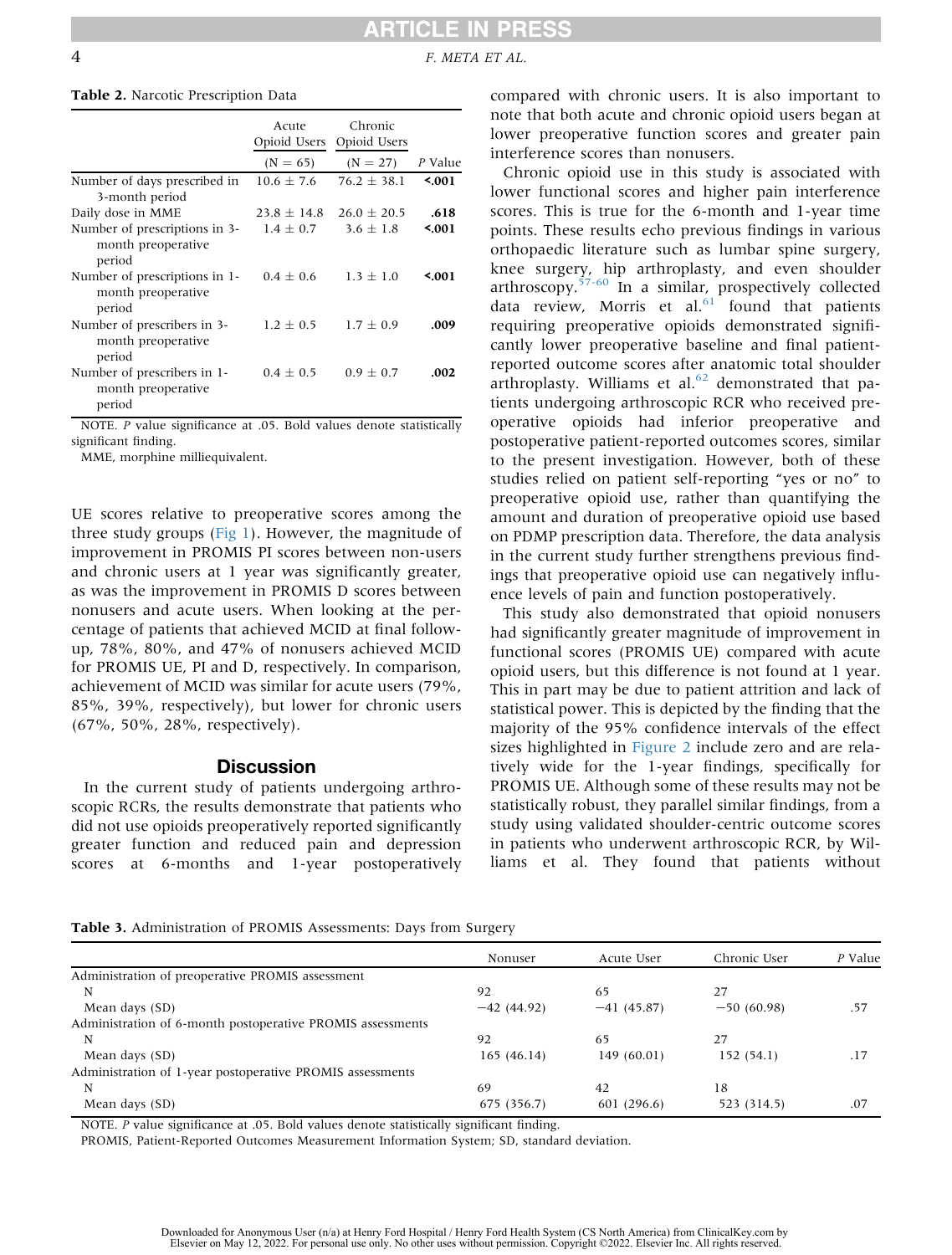Downloaded for Anonymous User (n/a) at Henry Ford Hospital / Henry Ford Health System (CS North America) from ClinicalKey.com by Elsevier on May 12, 2022. For personal use only. No other uses without permission. Copyright ©2022. Elsevier Inc. All rights reserved.

Downloaded for Anonymous User (n/a) at Henry Ford Hospital / Henry Ford Health System (CS North America) from ClinicalKey.com by Elsevier on May 12, 2022. For personal use only. No other uses without permission. Copyright

<span id="page-6-0"></span>

|                                     |                          |              |               | <b>ANOVA</b>             |                               | Pairwise Comparison P Value   |                               |  |
|-------------------------------------|--------------------------|--------------|---------------|--------------------------|-------------------------------|-------------------------------|-------------------------------|--|
|                                     | Nonuser                  | Acute User   | Chronics User | P Value                  | Nonuser vs Acute User         | Nonuser vs Chronic User       | Acute User vs Chronic User    |  |
| Preoperative PROMIS UE              |                          |              |               |                          |                               |                               |                               |  |
| N                                   | 92                       | 65           | 27            |                          |                               |                               |                               |  |
| Mean (SD)                           | 30.6 (5.57)              | 28.8(5.43)   | 26.1(5.28)    | .0001                    | .0389                         | .0002                         | .0314                         |  |
| Effect Size (d) $(95\% \text{ CI})$ | $\overline{\phantom{m}}$ |              |               | $\overline{\phantom{m}}$ | $-0.33$ $(-0.65, -0.01)$      | $-0.83$ $(-1.27, -0.39)$      | $-0.50$ ( $-0.96$ , $-0.05$ ) |  |
| Preoperative PROMIS PI              |                          |              |               |                          |                               |                               |                               |  |
| $\mathbf N$                         | 92                       | 65           | 27            | $\qquad \qquad -$        |                               |                               |                               |  |
| Mean (SD)                           | 61.5(4.56)               | 64.9 (5.30)  | 65.3 (4.98)   | 50001                    | 50001                         | .0005                         | .6875                         |  |
| Effect Size (d) $(95\% \text{ CI})$ |                          |              |               | $\qquad \qquad -$        | $0.69(0.36-1.01)$             | $0.80(0.36-1.24)$             | $0.08$ (-0.37 0.53)           |  |
| Preoperative PROMIS D               |                          |              |               |                          |                               |                               |                               |  |
| N                                   | 92                       | 65           | 27            | $\overline{\phantom{m}}$ |                               |                               |                               |  |
| Mean (SD)                           | 47.6 (7.67)              | 49.2 (10.46) | 51.1 (10.03)  | .0695                    | .2921                         | .0836                         | .3611                         |  |
| Effect Size (d) $(95\% \text{ CI})$ |                          |              |               | $\overline{\phantom{m}}$ | $0.17$ (-0.14, 0.49)          | $0.39$ (-0.04, 0.82)          | $0.19$ (-0.26, 0.63)          |  |
| 6-month PROMIS UE                   |                          |              |               |                          |                               |                               |                               |  |
| N                                   | 92                       | 65           | 27            |                          |                               |                               |                               |  |
| Mean (SD)                           | 41.7(9.58)               | 35.6 (9.39)  | 33.5 (7.48)   | 50001                    | 50001                         | 50001                         | .3222                         |  |
| Effect Size (d) $(95\% \text{ CI})$ |                          |              |               | $\qquad \qquad -$        | $-0.64$ ( $-0.97$ , $-0.32$ ) | $-0.95$ ( $-1.40$ , $-0.51$ ) | $-0.25$ ( $-0.70$ , 0.20)     |  |
| 6-month PROMIS PI                   |                          |              |               |                          |                               |                               |                               |  |
| N                                   | 91                       | 64           | 27            | $\qquad \qquad -$        |                               |                               |                               |  |
| Mean (SD)                           | 50.7 (8.77)              | 56.3 (8.48)  | 58.1 (7.99)   | 50001                    | 50001                         | .0001                         | .3649                         |  |
| Effect Size (d) $(95\% \text{ CI})$ | $\qquad \qquad -$        |              |               |                          | $0.65(0.32-0.98)$             | $0.88(0.44-1.33)$             | $0.22$ (-0.23, 0.67)          |  |
| 6 Month PROMIS D                    |                          |              |               |                          |                               |                               |                               |  |
| $\mathbf N$                         | 90                       | 64           | 27            |                          |                               |                               |                               |  |
| Mean (SD)                           | 41.6(8.35)               | 45.8 (10.88) | 51.1 (10.70)  | 50001                    | .008                          | 50001                         | .0182                         |  |
| Effect Size (d) $(95\% \text{ CI})$ | $\qquad \qquad -$        |              |               | $\qquad \qquad -$        | $0.43(0.11-0.76)$             | $0.99(0.54-1.44)$             | $0.49(0.04-0.95)$             |  |
| 1-year PROMIS UE                    |                          |              |               |                          |                               |                               |                               |  |
| $\mathbf N$                         | 69                       | 42           | 18            | $\overline{\phantom{m}}$ |                               |                               |                               |  |
| Mean (SD)                           | 45.3 (11.66)             | 41.9 (11.05) | 37.4 (8.89)   | .0056                    | .1214                         | .0081                         | .1516                         |  |
| Effect Size (d) (95% CI)            | $\overline{\phantom{m}}$ |              |               | $\overline{\phantom{m}}$ | $-0.30$ ( $-0.68$ , 0.09)     | $-0.76$ ( $-1.29$ , $-0.23$ ) | $-0.45$ ( $-1.01$ , 0.11)     |  |
| 1-year PROMIS PI                    |                          |              |               |                          |                               |                               |                               |  |
| N                                   | 69                       | 39           | 18            |                          |                               |                               |                               |  |
| Mean (SD)                           | 47.9 (9.02)              | 54.3 (10.34) | 57.4 (8.18)   | 50001                    | .0008                         | .0002                         | .2471                         |  |
| Effect Size (d) $(95\% \text{ CI})$ | $\overline{\phantom{0}}$ |              |               | $\qquad \qquad -$        | $0.66$ $(0.26-1.06)$          | $1.1(0.56-1.65)$              | $0.33$ (-0.23, 0.89)          |  |
| 1-year PROMIS D                     |                          |              |               |                          |                               |                               |                               |  |
| $\mathbf N$                         | 68                       | 39           | 18            |                          |                               |                               |                               |  |
| Mean (SD)                           | 41.6(8.08)               | 48.3 (11.29) | 49.2 (11.02)  | .0002                    | .0007                         | .0033                         | .7394                         |  |
| Effect Size (d) $(95\% \text{ CI})$ |                          |              |               |                          | $0.68(0.28-1.09)$             | $0.79(0.25-1.32)$             | $0.08$ (-0.48, 0.64)          |  |

NOTE. P value significance at .05. Bold values denote statistically significant finding.

ANOVA, analysis of variance; CI, confidence interval; D, Depression; PI, Pain Interference; PROMIS, Patient-Reported Outcomes Measurement Information System; SD, standard deviation; UE, Upper Extremity.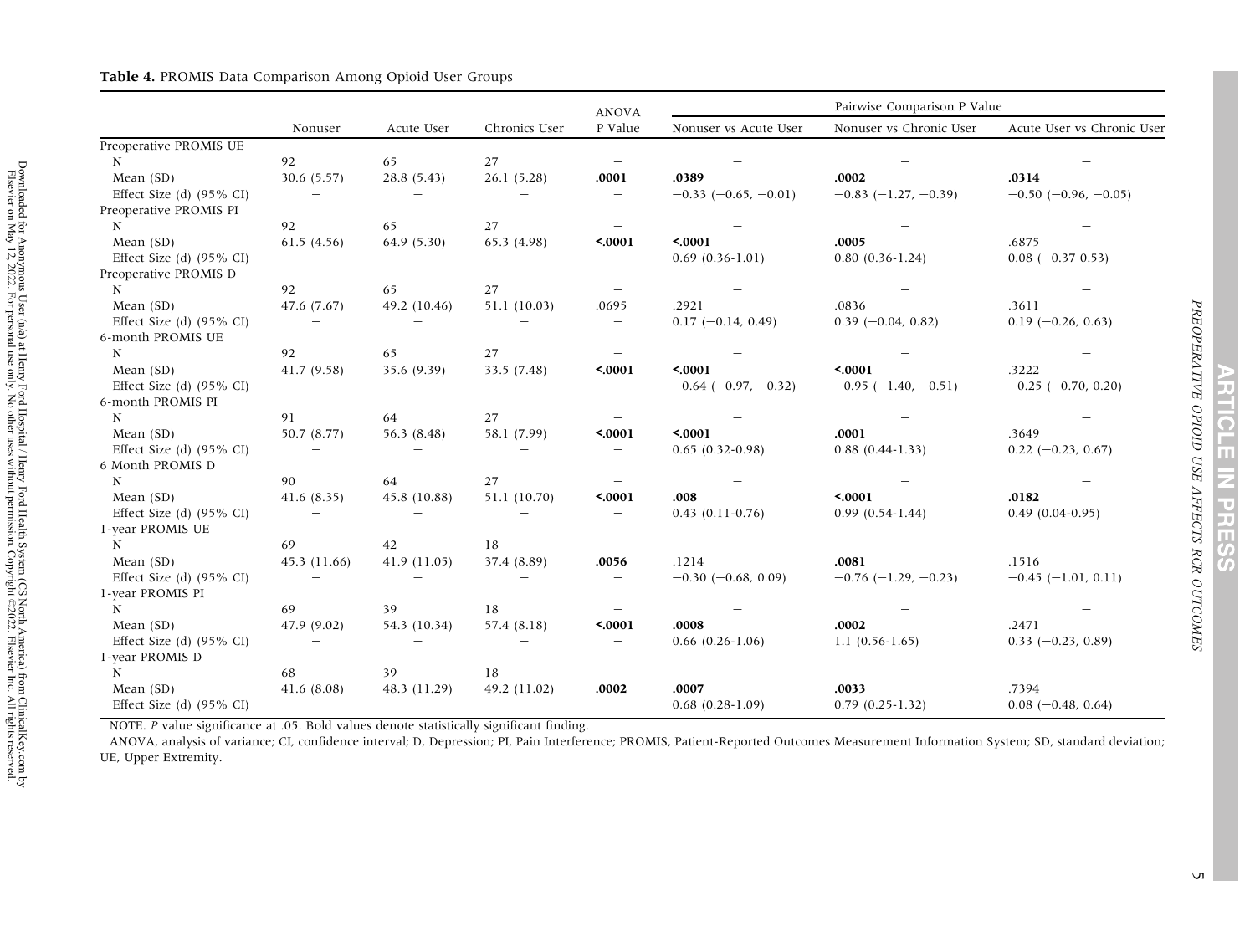### **ARTICLE IN PRESS**

<span id="page-7-0"></span>6 F. META ET AL.



Fig 1. Changes in postoperative PROMIS scores compared with preoperative levels. \*Denotes significant difference. (D, Depression; PI, Pain Interference; PROMIS, Patient-Reported Outcome Measurement Information System; UE, Upper Extremity.).

preoperative opioid use had no difference in magnitude of improvement in American Shoulder and Elbow Surgeons (37.9 vs 36.4;  $P = .351$ ), Constant (26.7 vs 31.8;  $P = .350$ ), and Simple Shoulder Test (4.1 vs 3.5;  $P = .06$ ) to patients with preoperative opioid use, respectively. $62$  The main difference here being is that the current study employed the use of PROMIS scores to track patient-reported outcomes compared with more traditionally used shoulder-centric scores used in the aforementioned studies. The literature has shown that PROMIS questionnaires are quicker to administer, with a lower question burden, and have favorable psychometric properties in rotator cuff patients. $54,63$  $54,63$ 

In concert with these previous investigations, the current study's findings indicate that opioid use preoperatively may delay improvement of functional outcomes, as the magnitude of improvement in functional outcomes among opioid users appeared to lag behind those of nonusers at 6 months postoperatively, before reaching a similar level of improvement in the longterm. The timing of improvement may be of paramount importance. As the majority of postoperative rehabilitation following rotator cuff repair occurs during the first 6 months postoperatively, and the gains from physical therapy and rehabilitation may be intimately related to the patient's ability to adhere to the rehabilitation regimen and tolerance of exercises. These

data illustrate a significantly greater magnitude of improvement within the first 6 months in nonusers, and that there is a potential delay in improvement among opioid users. This might influence clinicians to identify which patients may require prolonged physical therapy or an adjusted regimen to account for this delay. In addition, opioid nonusers reported superior outcome scores across all time points, so while the magnitude of improvement was similar, the start and end points were superior among non-users.

The clinical relevance of the observed improvement in patient-reported outcomes is important to consider. Currently, there is a lack of published MCID values for PROMIS UE, PROMIS PI, and PROMIS D in rotator cuff patients. Using the distribution-based method for determining MCID, a contemporary systematic review proposes that half of the standard deviation often accurately estimates the threshold of discrimination for appreciable change when assessing health related quality of life.<sup>[56](#page-11-6)</sup> Although simplistic, this method suggests that a change of 5 points or more in PROMIS scores is meaningful given the standardized scoring system of 50-point means, and 10-point standard deviations. Previous studies have used this method to estimate MCID in arthroplasty and carpal tunnel patients.[39,](#page-10-9)[55](#page-11-5)[,64](#page-11-12) By these standards, nonusers and acute opioid users achieved MCID at similar rates, but chronic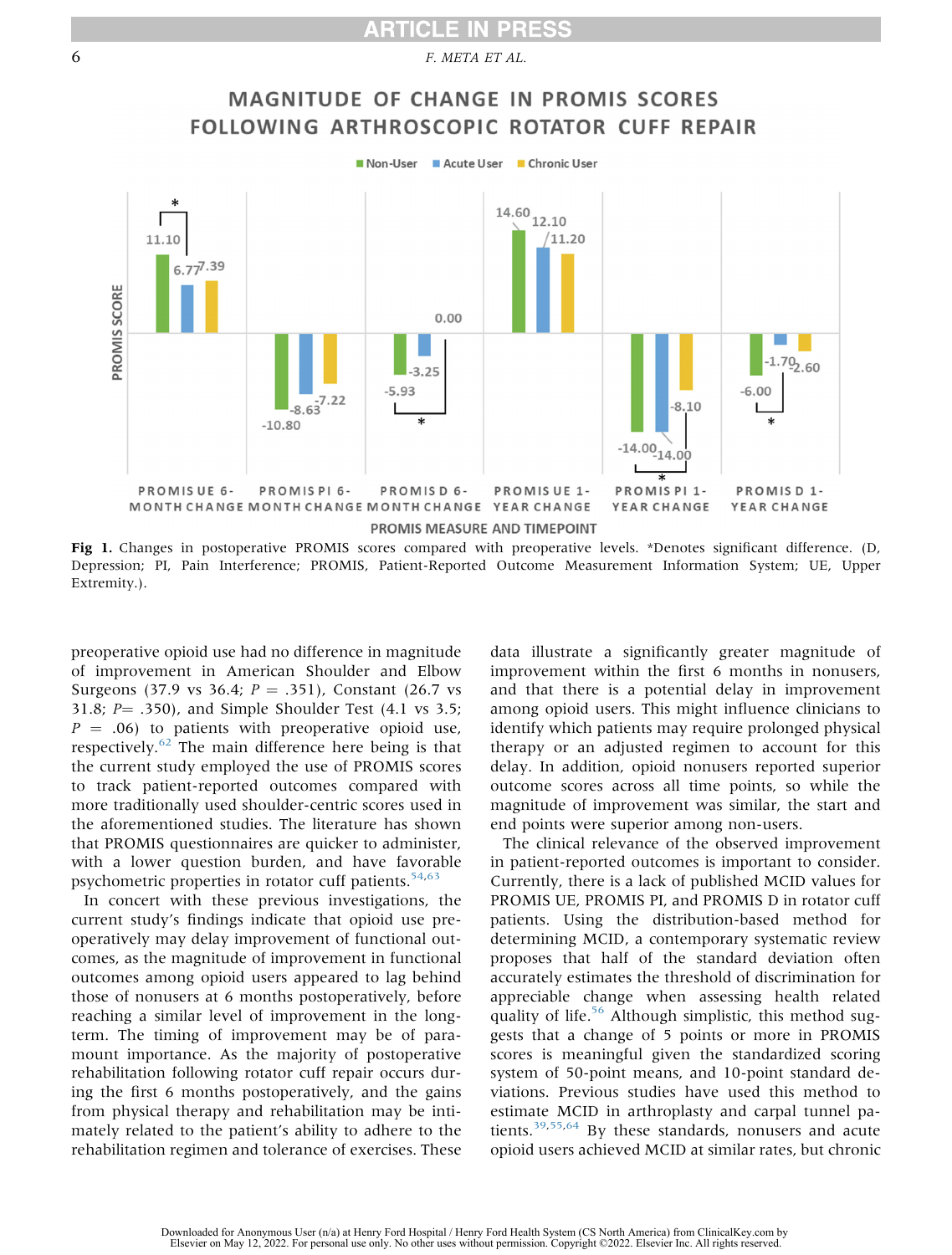#### PREOPERATIVE OPIOID USE AFFECTS RCR OUTCOMES 7

**Magnitude of Change in PROMIS Scores:** Pairwise Comparison Effect Size, 95% Confidence Intervals

<span id="page-8-0"></span>![](_page_8_Figure_3.jpeg)

Fig 2. Magnitude of change in PROMIS scores: pairwise comparison effect sizes, 95% confidence intervals. (D, Depression; PI, Pain Interference; PROMIS, Patient-Reported Outcome Measurement Information System; UE, Upper Extremity.).

opioid users achieved MCID at a lower rate as depicted in the results section. Given the nature of cuff tears, most of which are chronic and often not indicated for surgery until after conservative measures are exhausted, $65$  these findings inherently carry implications for many patients who live in pain for prolonged periods preoperatively. Patients undergoing conservative treatments who rely on opioids for adequate pain control in order to sufficiently complete these rehabilitative protocols present a target population that may benefit most from alternative pain regimens. The results of this study imply that opioid analgesia, perhaps during nonoperative treatment of RCTs, may associate with a delay in improvement in the early postoperative period following operative intervention.

Pain scores and functional scores following surgical RCR have been well-documented in the literature, however the role of depression scores is an evolving area of study. Cho et al.<sup>[66](#page-11-14)</sup> have demonstrated that 26% of patients scheduled to undergo RCR experience depression. However, that particular study did not delineate the role of opioid use as a contributing factor. Studies have shown the limbic system to be one of a few locations in the brain that is rich in opioid receptors.[67](#page-11-15) This same area is highly involved in mood regulation as well. Furthermore, opioid misuse in patients with depressive symptoms has been shown to increase risk in developing major depressive disorder.[68,](#page-11-16)[69](#page-11-17) Therefore, opioid use must be looked at as a serious player in the role of depressed mood in the orthopaedic patient. At both 6 months and 1 year after RCR, chronic preoperative opioid use was associated

with significantly worse PROMIS D scores in the present study. Furthermore, acute users had significantly less improvement in PROMIS D compared with nonusers at 6 months. Meanwhile, chronic users had significantly less improvement compared to nonusers at 1 year. These findings are supported by a previous investigation from Kazmers et al., $^{70}$  $^{70}$  $^{70}$  showing that hand clinic patients with a history of baseline opioid use demonstrated significantly worse scores on all patientreported outcomes, and a significantly greater proportion of patients with PROMIS D scores exceeding 60 (1 SD above the mean). However, their study relied on patients self-reporting their opioid use and did not attempt to quantify amount or duration of opioid use. Meanwhile studies in RCR populations have shown that patients with preoperative opioid use are more likely to be associated with a comorbid diagnosis of depression/ anxiety or are taking antidepressants/anxiolytics at greater proportions.<sup>[48,](#page-11-1)[62](#page-11-9)</sup> Yet, there is limited literature that describes the relationship between preoperative opioid use and mood specific scores in patients undergoing RCR, like the current study does. Therefore, additional prospective investigation is required to further delineate the interrelationship between opioid use and depressive mood as it pertains to the degree of influence on outcomes following rotator cuff repair.

Tracking opioid use in patients accurately can be challenging. This study employed the use of a statewide PDMP to monitor prescription filling as a surrogate for patient opioid use, as used in prior studies.<sup>[19](#page-10-2)[,20](#page-10-8)[,24,](#page-10-10)[71,](#page-11-19)[72](#page-11-20)</sup> These databases have been shown to be accurate in terms of tracking prescription filling.<sup>[73](#page-12-0)</sup>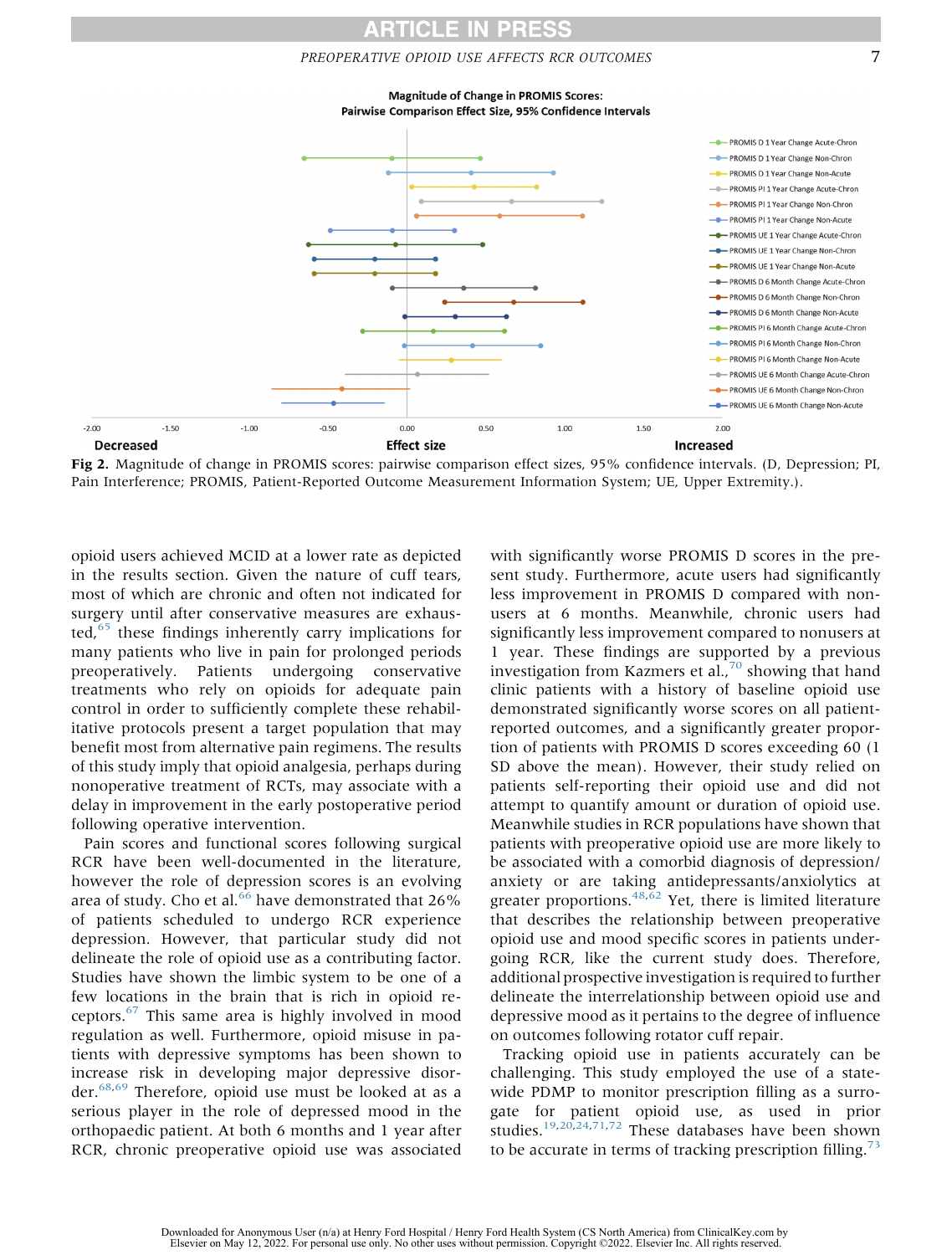### **ARTICLE IN PRESS**

8 F. META ET AL.

In the current study, aside from an equivalent daily MME dose, chronic opioid users had significantly more days prescribed, prescribers, and prescriptions filled when compared to acute users. This demonstrates a distinct difference between these two samples of patients further supporting the criteria used to group our study population that is also in line with the definition provided by the Centers for Disease Control and Prevention for chronic opioid use (i.e., usage most days for at least 3 months).<sup>[74](#page-12-1)</sup> In addition, the similar daily MME dose data, but significantly different days prescribed and prescriptions filled data between the opioid use groups demonstrates that perhaps it is the chronicity of opioid use, rather than the amount taken, that is most influential in patient outcomes.

#### Limitations

This study is not without limitations. Primarily, opioid usage was determined using a statewide PDMP. This online platform tracks prescriptions as they are filled; however, it cannot be confirmed whether a patient is taking the medication as prescribed. Although pain diaries have been used for accurate medication tracking in previous studies, that still relies on self-reporting, which can be inaccurate as well.<sup>[75](#page-12-2)</sup> Although arbitrary, the categorization of opioid users in the current study had significant differences in opioid use longevity and produced detectable differences in pain and function scores. Furthermore, the chronic user group displayed a number of days prescribed that was more than half of the days within the 3-month window, which is in line with guidelines from the Centers for Disease Control and Prevention for chronic opioid use.<sup>[74](#page-12-1)</sup> We did not collect postoperative opioid data, as this was not within the objective for the study, but can represent a confounding factor present in the study. In addition, not all postoperative patients followed up at 1 year (129/184, 70.1%). Although this is a sizeable loss, previous research has shown that 6 months is adequate time for PROMIS CAT forms to be sensitive to clinical change.<sup>[36](#page-10-6)</sup> Finally, potentially confounding RCT characteristics were not collected. The current study did not stratify or subcategorize opioid users based on RCT characteristics such as tear size, tendon retraction, number of tendons involved, or whether certain procedures also were performed in addition to RCR such as biceps tenotomy/ tenodesis. Some of these factors have been shown to be contributors to pain and dysfunction post-operatively.<sup>[76](#page-12-3),[77](#page-12-4)</sup> However, there is research to indicate that psychosocial factors may play a greater role in postoperative pain than do structural characteristics of the cuff tear itself.<sup>[78](#page-12-5)</sup> There is also some merit in including a heterogenous sample of rotator cuff pathology and repairs, as it makes the current findings more generalizable when counseling patients about opioid use before RCR.

#### **Conclusions**

Patients undergoing RCR demonstrated superior PROMIS scores pre- and postoperatively if they did not use opioids within 3 months before surgery.

#### References

- <span id="page-9-0"></span>1. [Baker DW. History of The Joint Commission](http://refhub.elsevier.com/S0749-8063(22)00224-9/sref1)'s Pain [Standards: Lessons for today](http://refhub.elsevier.com/S0749-8063(22)00224-9/sref1)'s prescription opioid epidemic. JAMA [2017;317:1117-1118](http://refhub.elsevier.com/S0749-8063(22)00224-9/sref1).
- <span id="page-9-1"></span>2. [Gomes T, Tadrous M, Mamdani MM, Paterson JM,](http://refhub.elsevier.com/S0749-8063(22)00224-9/sref2) [Juurlink DN. The burden of opioid-related mortality in](http://refhub.elsevier.com/S0749-8063(22)00224-9/sref2) [the United States.](http://refhub.elsevier.com/S0749-8063(22)00224-9/sref2) JAMA Netw Open 2018;1:e180217.
- <span id="page-9-2"></span>3. [Jones CM, Lurie P, Woodcock J. Addressing prescription](http://refhub.elsevier.com/S0749-8063(22)00224-9/sref3) [opioid overdose: Data support a comprehensive policy](http://refhub.elsevier.com/S0749-8063(22)00224-9/sref3) approach. JAMA [2014;312:1733-1734](http://refhub.elsevier.com/S0749-8063(22)00224-9/sref3).
- <span id="page-9-3"></span>4. [Schoenfeld AJ, Jiang W, Chaudhary MA, Scully RE,](http://refhub.elsevier.com/S0749-8063(22)00224-9/sref4) [Koehlmoos T, Haider AH. Sustained prescription opioid](http://refhub.elsevier.com/S0749-8063(22)00224-9/sref4) [use among previously opioid-naive patients insured](http://refhub.elsevier.com/S0749-8063(22)00224-9/sref4) [through TRICARE \(2006-2014\).](http://refhub.elsevier.com/S0749-8063(22)00224-9/sref4) JAMA Surg 2017;152: [1175-1176.](http://refhub.elsevier.com/S0749-8063(22)00224-9/sref4)
- <span id="page-9-4"></span>5. [Sabatino MJ, Kunkel ST, Ramkumar DB, Keeney BJ,](http://refhub.elsevier.com/S0749-8063(22)00224-9/sref5) [Jevsevar DS. Excess opioid medication and variation in](http://refhub.elsevier.com/S0749-8063(22)00224-9/sref5) [prescribing patterns following common orthopaedic pro](http://refhub.elsevier.com/S0749-8063(22)00224-9/sref5)cedures. [J Bone Joint Surg Am](http://refhub.elsevier.com/S0749-8063(22)00224-9/sref5) 2018;100:180-188.
- <span id="page-9-5"></span>6. [Moutzouros V, Jildeh TR, Khalil LS, et al. A multimodal](http://refhub.elsevier.com/S0749-8063(22)00224-9/sref6) [protocol to diminish pain following common orthopedic](http://refhub.elsevier.com/S0749-8063(22)00224-9/sref6) [sports procedures: Can we eliminate postoperative opi](http://refhub.elsevier.com/S0749-8063(22)00224-9/sref6)oids? Arthroscopy [2020;36:2249-2257.](http://refhub.elsevier.com/S0749-8063(22)00224-9/sref6)
- <span id="page-9-6"></span>7. [Trasolini NA, McKnight BM, Dorr LD. The opioid crisis](http://refhub.elsevier.com/S0749-8063(22)00224-9/sref7) [and the orthopedic surgeon.](http://refhub.elsevier.com/S0749-8063(22)00224-9/sref7) J Arthroplasty 2018;33: [3379-3382 e3371.](http://refhub.elsevier.com/S0749-8063(22)00224-9/sref7)
- 8. [Mall NA, Chalmers PN, Moric M, et al. Incidence and](http://refhub.elsevier.com/S0749-8063(22)00224-9/sref8) trends of anterior cruciate [ligament reconstruction in](http://refhub.elsevier.com/S0749-8063(22)00224-9/sref8) [the United States.](http://refhub.elsevier.com/S0749-8063(22)00224-9/sref8) Am J Sports Med 2014;42: [2363-2370.](http://refhub.elsevier.com/S0749-8063(22)00224-9/sref8)
- 9. [Jensen AR, Cha PS, Devana SK, et al. Evaluation of the](http://refhub.elsevier.com/S0749-8063(22)00224-9/sref9) [trends, concomitant procedures, and complications with](http://refhub.elsevier.com/S0749-8063(22)00224-9/sref9) [open and arthroscopic rotator cuff repairs in the](http://refhub.elsevier.com/S0749-8063(22)00224-9/sref9) Medicare population. [Orthop J Sports Med](http://refhub.elsevier.com/S0749-8063(22)00224-9/sref9) 2017;5: [2325967117731310](http://refhub.elsevier.com/S0749-8063(22)00224-9/sref9).
- 10. [Herzog MM, Marshall SW, Lund JL, Pate V, Mack CD,](http://refhub.elsevier.com/S0749-8063(22)00224-9/sref10) [Spang JT. Trends in Incidence of ACL reconstruction and](http://refhub.elsevier.com/S0749-8063(22)00224-9/sref10) [concomitant procedures among commercially insured](http://refhub.elsevier.com/S0749-8063(22)00224-9/sref10) [individuals in the United States, 2002-2014.](http://refhub.elsevier.com/S0749-8063(22)00224-9/sref10) Sports Health [2018;10:523-531](http://refhub.elsevier.com/S0749-8063(22)00224-9/sref10).
- 11. [Frank RM, Chalmers PN, Moric M, Leroux T,](http://refhub.elsevier.com/S0749-8063(22)00224-9/sref11) [Provencher MT, Romeo AA. Incidence and changing](http://refhub.elsevier.com/S0749-8063(22)00224-9/sref11) [trends of shoulder stabilization in the United States.](http://refhub.elsevier.com/S0749-8063(22)00224-9/sref11) Arthroscopy [2018;34:784-792.](http://refhub.elsevier.com/S0749-8063(22)00224-9/sref11)
- 12. [Abrams GD, Frank RM, Gupta AK, Harris JD,](http://refhub.elsevier.com/S0749-8063(22)00224-9/sref12) [McCormick FM, Cole BJ. Trends in meniscus repair and](http://refhub.elsevier.com/S0749-8063(22)00224-9/sref12) [meniscectomy in the United States, 2005-2011.](http://refhub.elsevier.com/S0749-8063(22)00224-9/sref12) Am J Sports Med [2013;41:2333-2339](http://refhub.elsevier.com/S0749-8063(22)00224-9/sref12).
- <span id="page-9-7"></span>13. [Secrist ES, Freedman KB, Ciccotti MG, Mazur DW,](http://refhub.elsevier.com/S0749-8063(22)00224-9/sref13) [Hammoud S. Pain management after outpatient anterior](http://refhub.elsevier.com/S0749-8063(22)00224-9/sref13) [cruciate ligament reconstruction: A systematic review of](http://refhub.elsevier.com/S0749-8063(22)00224-9/sref13) [randomized controlled trials.](http://refhub.elsevier.com/S0749-8063(22)00224-9/sref13) Am J Sports Med 2016;44: [2435-2447.](http://refhub.elsevier.com/S0749-8063(22)00224-9/sref13)
- 14. [Warrender WJ, Syed UAM, Hammoud S, et al. Pain](http://refhub.elsevier.com/S0749-8063(22)00224-9/sref14) [management after outpatient shoulder arthroscopy: A](http://refhub.elsevier.com/S0749-8063(22)00224-9/sref14)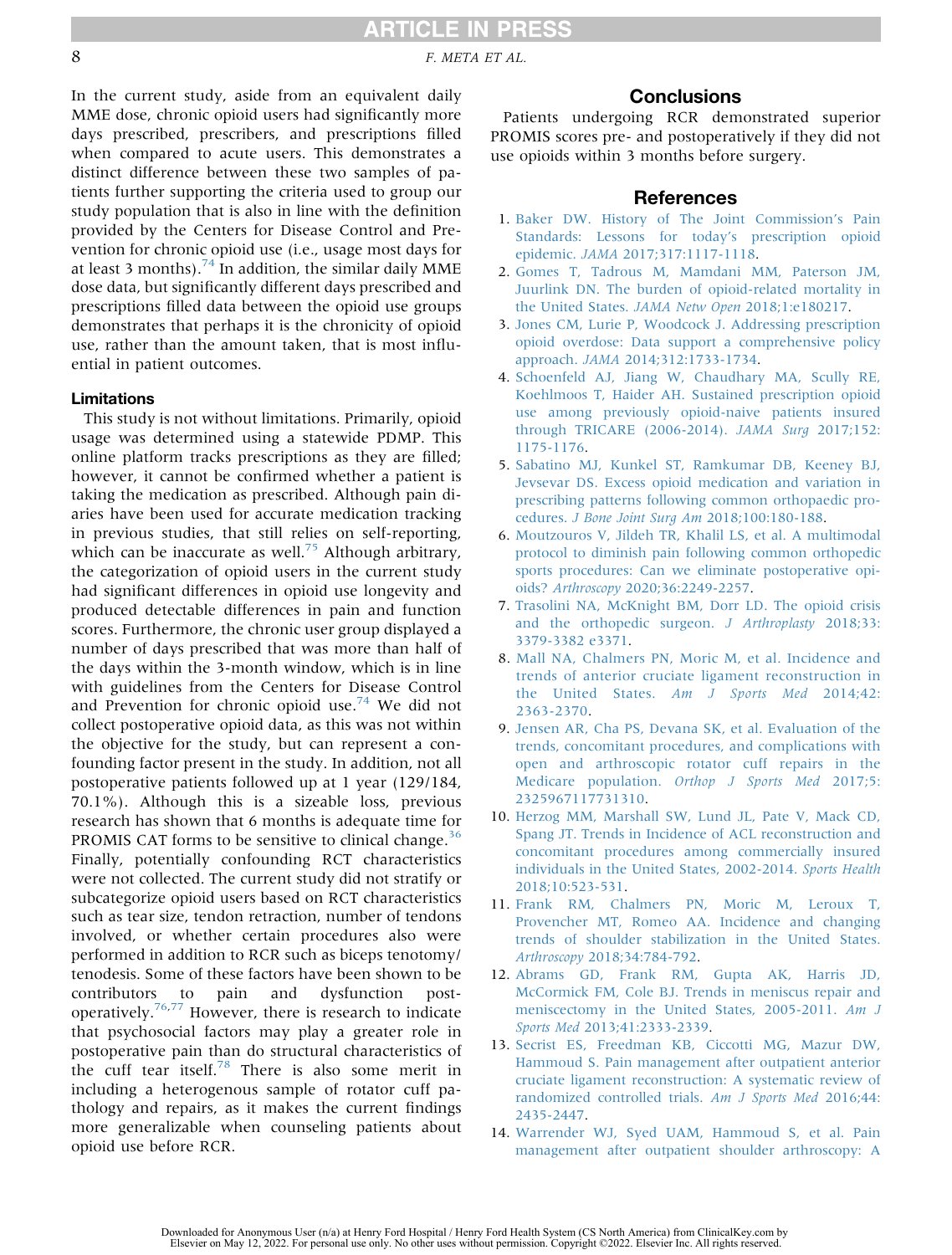#### PREOPERATIVE OPIOID USE AFFECTS RCR OUTCOMES 9

[systematic review of randomized controlled trials.](http://refhub.elsevier.com/S0749-8063(22)00224-9/sref14) Am J Sports Med [2017;45:1676-1686.](http://refhub.elsevier.com/S0749-8063(22)00224-9/sref14)

- 15. [Park SY, An HS, Lee SH, Suh SW, Kim JL, Yoon SJ.](http://refhub.elsevier.com/S0749-8063(22)00224-9/sref15) [A prospective randomized comparative study of post](http://refhub.elsevier.com/S0749-8063(22)00224-9/sref15)[operative pain control using an epidural catheter in pa](http://refhub.elsevier.com/S0749-8063(22)00224-9/sref15)[tients undergoing posterior lumbar interbody fusion.](http://refhub.elsevier.com/S0749-8063(22)00224-9/sref15) Eur Spine J [2016;25:1601-1607](http://refhub.elsevier.com/S0749-8063(22)00224-9/sref15).
- 16. [Jones J Jr, Southerland W, Catalani B. The importance of](http://refhub.elsevier.com/S0749-8063(22)00224-9/sref16) [optimizing acute pain in the orthopedic trauma patient.](http://refhub.elsevier.com/S0749-8063(22)00224-9/sref16) [Orthop Clin North Am](http://refhub.elsevier.com/S0749-8063(22)00224-9/sref16) 2017;48:445-465.
- <span id="page-10-0"></span>17. [Pizzi LT, Toner R, Foley K, et al. Relationship between](http://refhub.elsevier.com/S0749-8063(22)00224-9/sref17) [potential opioid-related adverse effects and hospital](http://refhub.elsevier.com/S0749-8063(22)00224-9/sref17) [length of stay in patients receiving opioids after orthope](http://refhub.elsevier.com/S0749-8063(22)00224-9/sref17)dic surgery. Pharmacotherapy [2012;32:502-514](http://refhub.elsevier.com/S0749-8063(22)00224-9/sref17).
- <span id="page-10-1"></span>18. [Cozowicz C, Olson A, Poeran J, et al. Opioid prescription](http://refhub.elsevier.com/S0749-8063(22)00224-9/sref18) [levels and postoperative outcomes in orthopedic surgery.](http://refhub.elsevier.com/S0749-8063(22)00224-9/sref18) Pain [2017;158:2422-2430](http://refhub.elsevier.com/S0749-8063(22)00224-9/sref18).
- <span id="page-10-2"></span>19. [Jildeh TR, Taylor KA, Khalil LS, et al. Risk factors for](http://refhub.elsevier.com/S0749-8063(22)00224-9/sref19) [postoperative opioid use in arthroscopic meniscal surgery.](http://refhub.elsevier.com/S0749-8063(22)00224-9/sref19) Arthroscopy [2019;35:575-580](http://refhub.elsevier.com/S0749-8063(22)00224-9/sref19).
- <span id="page-10-8"></span>20. [Jildeh TR, Taylor KA, Tramer JS, et al. Risk factors for](http://refhub.elsevier.com/S0749-8063(22)00224-9/sref20) [postoperative opioid use in arthroscopic shoulder labral](http://refhub.elsevier.com/S0749-8063(22)00224-9/sref20) surgery. Arthroscopy [2020;36:1813-1820.](http://refhub.elsevier.com/S0749-8063(22)00224-9/sref20)
- 21. [Lawrence JT, London N, Bohlman HH, Chin KR. Preop](http://refhub.elsevier.com/S0749-8063(22)00224-9/sref21)[erative narcotic use as a predictor of clinical outcome:](http://refhub.elsevier.com/S0749-8063(22)00224-9/sref21) [Results following anterior cervical arthrodesis.](http://refhub.elsevier.com/S0749-8063(22)00224-9/sref21) Spine (Phila Pa 1976) [2008;33:2074-2078.](http://refhub.elsevier.com/S0749-8063(22)00224-9/sref21)
- 22. [Lee D, Armaghani S, Archer KR, et al. Preoperative opioid](http://refhub.elsevier.com/S0749-8063(22)00224-9/sref22) [use as a predictor of adverse postoperative self-reported](http://refhub.elsevier.com/S0749-8063(22)00224-9/sref22) [outcomes in patients undergoing spine surgery.](http://refhub.elsevier.com/S0749-8063(22)00224-9/sref22) J Bone [Joint Surg Am](http://refhub.elsevier.com/S0749-8063(22)00224-9/sref22) 2014;96:e89.
- 23. [Morris BJ, Laughlin MS, Elkousy HA, Gartsman GM,](http://refhub.elsevier.com/S0749-8063(22)00224-9/sref23) [Edwards TB. Preoperative opioid use and outcomes after](http://refhub.elsevier.com/S0749-8063(22)00224-9/sref23) [reverse shoulder arthroplasty.](http://refhub.elsevier.com/S0749-8063(22)00224-9/sref23) J Shoulder Elbow Surg [2015;24:11-16.](http://refhub.elsevier.com/S0749-8063(22)00224-9/sref23)
- <span id="page-10-10"></span>24. [Khalil LS, Jildeh TR, Ussef N, et al. Extensor mechanism](http://refhub.elsevier.com/S0749-8063(22)00224-9/sref24) [ruptures and reruptures: Perioperative opioid manage](http://refhub.elsevier.com/S0749-8063(22)00224-9/sref24)ment. J Knee Surg [2022;35:167-175](http://refhub.elsevier.com/S0749-8063(22)00224-9/sref24).
- <span id="page-10-3"></span>25. [Brodke DJ, Saltzman CL, Brodke DS. PROMIS for ortho](http://refhub.elsevier.com/S0749-8063(22)00224-9/sref25)[paedic outcomes measurement.](http://refhub.elsevier.com/S0749-8063(22)00224-9/sref25) J Am Acad Orthop Surg [2016;24:744-749.](http://refhub.elsevier.com/S0749-8063(22)00224-9/sref25)
- 26. [Hung M, Baumhauer JF, Latt LD, et al. Validation of](http://refhub.elsevier.com/S0749-8063(22)00224-9/sref26) [PROMIS \(R\) Physical Function computerized adaptive](http://refhub.elsevier.com/S0749-8063(22)00224-9/sref26) [tests for orthopaedic foot and ankle outcome research.](http://refhub.elsevier.com/S0749-8063(22)00224-9/sref26) Clin Orthop Relat Res [2013;471:3466-3474.](http://refhub.elsevier.com/S0749-8063(22)00224-9/sref26)
- 27. [Robins RJ, Anderson MB, Zhang Y, Presson AP, Burks RT,](http://refhub.elsevier.com/S0749-8063(22)00224-9/sref27) [Greis PE. Convergent validity of the Patient-Reported](http://refhub.elsevier.com/S0749-8063(22)00224-9/sref27) [Outcomes Measurement Information System](http://refhub.elsevier.com/S0749-8063(22)00224-9/sref27)'s Physical [Function Computerized Adaptive Test for the knee and](http://refhub.elsevier.com/S0749-8063(22)00224-9/sref27) [shoulder injury sports medicine patient population.](http://refhub.elsevier.com/S0749-8063(22)00224-9/sref27) Arthroscopy [2017;33:608-616](http://refhub.elsevier.com/S0749-8063(22)00224-9/sref27).
- 28. [Tyser AR, Beckmann J, Franklin JD, et al. Evaluation of](http://refhub.elsevier.com/S0749-8063(22)00224-9/sref28) [the PROMIS physical function computer adaptive test in](http://refhub.elsevier.com/S0749-8063(22)00224-9/sref28) [the upper extremity.](http://refhub.elsevier.com/S0749-8063(22)00224-9/sref28) J Hand Surg Am 2014;39:2047-2051 [e2044](http://refhub.elsevier.com/S0749-8063(22)00224-9/sref28).
- <span id="page-10-4"></span>29. [Cella D, Yount S, Rothrock N, et al. The Patient-Reported](http://refhub.elsevier.com/S0749-8063(22)00224-9/sref29) [Outcomes Measurement Information System \(PROMIS\):](http://refhub.elsevier.com/S0749-8063(22)00224-9/sref29) [Progress of an NIH Roadmap cooperative group during its](http://refhub.elsevier.com/S0749-8063(22)00224-9/sref29) first two years. Med Care [2007;45:S3-S11.](http://refhub.elsevier.com/S0749-8063(22)00224-9/sref29)
- 30. [Fries JF, Witter J, Rose M, Cella D, Khanna D, Morgan-](http://refhub.elsevier.com/S0749-8063(22)00224-9/sref30)[DeWitt E. Item response theory, computerized adaptive](http://refhub.elsevier.com/S0749-8063(22)00224-9/sref30)

[testing, and PROMIS: Assessment of physical function.](http://refhub.elsevier.com/S0749-8063(22)00224-9/sref30) J Rheumatol [2014;41:153-158](http://refhub.elsevier.com/S0749-8063(22)00224-9/sref30).

- <span id="page-10-5"></span>31. [Makhni EC, Meadows M, Hamamoto JT, Higgins JD,](http://refhub.elsevier.com/S0749-8063(22)00224-9/sref31) [Romeo AA, Verma NN. Patient Reported Outcomes](http://refhub.elsevier.com/S0749-8063(22)00224-9/sref31) [Measurement Information System \(PROMIS\) in the up](http://refhub.elsevier.com/S0749-8063(22)00224-9/sref31)[per extremity: The future of outcomes reporting?](http://refhub.elsevier.com/S0749-8063(22)00224-9/sref31) [J Shoulder Elbow Surg](http://refhub.elsevier.com/S0749-8063(22)00224-9/sref31) 2017;26:352-357.
- 32. [Chen RE, Papuga MO, Voloshin I, et al. Preoperative](http://refhub.elsevier.com/S0749-8063(22)00224-9/sref32) [PROMIS scores predict postoperative outcomes after pri](http://refhub.elsevier.com/S0749-8063(22)00224-9/sref32)[mary ACL reconstruction.](http://refhub.elsevier.com/S0749-8063(22)00224-9/sref32) Orthop J Sports Med 2018;6: [2325967118771286.](http://refhub.elsevier.com/S0749-8063(22)00224-9/sref32)
- 33. [Ho B, Houck JR, Flemister AS, et al. Preoperative PROMIS](http://refhub.elsevier.com/S0749-8063(22)00224-9/sref33) [scores predict postoperative success in foot and ankle](http://refhub.elsevier.com/S0749-8063(22)00224-9/sref33) patients. Foot Ankle Int [2016;37:911-918](http://refhub.elsevier.com/S0749-8063(22)00224-9/sref33).
- 34. [Kenney RJ, Houck J, Giordano BD, Baumhauer JF,](http://refhub.elsevier.com/S0749-8063(22)00224-9/sref34) [Herbert M, Maloney MD. Do Patient Reported Outcome](http://refhub.elsevier.com/S0749-8063(22)00224-9/sref34) [Measurement Information System \(PROMIS\) scales](http://refhub.elsevier.com/S0749-8063(22)00224-9/sref34) [demonstrate responsiveness as well as disease-speci](http://refhub.elsevier.com/S0749-8063(22)00224-9/sref34)fic [scales in patients undergoing knee arthroscopy?](http://refhub.elsevier.com/S0749-8063(22)00224-9/sref34) Am J Sports Med [2019;47:1396-1403](http://refhub.elsevier.com/S0749-8063(22)00224-9/sref34).
- 35. [Padilla JA, Rudy HL, Gabor JA, et al. Relationship be](http://refhub.elsevier.com/S0749-8063(22)00224-9/sref35)[tween the patient-reported outcome measurement in](http://refhub.elsevier.com/S0749-8063(22)00224-9/sref35)[formation system and traditional patient-reported](http://refhub.elsevier.com/S0749-8063(22)00224-9/sref35) [outcomes for osteoarthritis.](http://refhub.elsevier.com/S0749-8063(22)00224-9/sref35) J Arthroplasty 2019;34: [265-272.](http://refhub.elsevier.com/S0749-8063(22)00224-9/sref35)
- <span id="page-10-6"></span>36. [Fisk F, Franovic S, Tramer JS, et al. PROMIS CAT forms](http://refhub.elsevier.com/S0749-8063(22)00224-9/sref36) [demonstrate responsiveness in patients following arthro](http://refhub.elsevier.com/S0749-8063(22)00224-9/sref36)[scopic rotator cuff repair across numerous health do](http://refhub.elsevier.com/S0749-8063(22)00224-9/sref36)mains. [J Shoulder Elbow Surg](http://refhub.elsevier.com/S0749-8063(22)00224-9/sref36) 2019;28:2427-2432.
- 37. [Tramer JS, Khalil LS, Fidai MS, et al. Mental health and](http://refhub.elsevier.com/S0749-8063(22)00224-9/sref37) [tobacco use are correlated with PROMIS upper extremity](http://refhub.elsevier.com/S0749-8063(22)00224-9/sref37) [and pain interference scores in patients with shoulder](http://refhub.elsevier.com/S0749-8063(22)00224-9/sref37) pathology. [Musculoskelet Surg](http://refhub.elsevier.com/S0749-8063(22)00224-9/sref37) 2022;106:69-74.
- 38. [Anthony CA, Glass NA, Hancock K, Bollier M, Wolf BR,](http://refhub.elsevier.com/S0749-8063(22)00224-9/sref38) [Hettrich CM. Performance of PROMIS instruments in](http://refhub.elsevier.com/S0749-8063(22)00224-9/sref38) [patients with shoulder instability.](http://refhub.elsevier.com/S0749-8063(22)00224-9/sref38) Am J Sports Med [2017;45:449-453](http://refhub.elsevier.com/S0749-8063(22)00224-9/sref38).
- <span id="page-10-9"></span>39. [Chen RE, Papuga MO, Nicandri GT, Miller RJ, Voloshin I.](http://refhub.elsevier.com/S0749-8063(22)00224-9/sref39) [Preoperative Patient-Reported Outcomes Measurement](http://refhub.elsevier.com/S0749-8063(22)00224-9/sref39) [Information System \(PROMIS\) scores predict post](http://refhub.elsevier.com/S0749-8063(22)00224-9/sref39)[operative outcome in total shoulder arthroplasty patients.](http://refhub.elsevier.com/S0749-8063(22)00224-9/sref39) [J Shoulder Elbow Surg](http://refhub.elsevier.com/S0749-8063(22)00224-9/sref39) 2019;28:547-554.
- 40. [Dowdle SB, Glass N, Anthony CA, Hettrich CM. Use](http://refhub.elsevier.com/S0749-8063(22)00224-9/sref40) [of PROMIS for patients undergoing primary total](http://refhub.elsevier.com/S0749-8063(22)00224-9/sref40) [shoulder arthroplasty.](http://refhub.elsevier.com/S0749-8063(22)00224-9/sref40) Orthop J Sports Med 2017;5: [2325967117726044](http://refhub.elsevier.com/S0749-8063(22)00224-9/sref40).
- <span id="page-10-7"></span>41. [Haack M, Sanchez E, Mullington JM. Elevated in](http://refhub.elsevier.com/S0749-8063(22)00224-9/sref41)flam[matory markers in response to prolonged sleep restriction](http://refhub.elsevier.com/S0749-8063(22)00224-9/sref41) [are associated with increased pain experience in healthy](http://refhub.elsevier.com/S0749-8063(22)00224-9/sref41) volunteers. Sleep [2007;30:1145-1152.](http://refhub.elsevier.com/S0749-8063(22)00224-9/sref41)
- 42. [Chae SH, Lee JE, Kim MJ, Yoo JC. Evaluation of analgesic](http://refhub.elsevier.com/S0749-8063(22)00224-9/sref42) effi[cacy and opioid sparing effect of pregabalin after](http://refhub.elsevier.com/S0749-8063(22)00224-9/sref42) [arthroscopic rotator cuff repair surgery: A retrospective](http://refhub.elsevier.com/S0749-8063(22)00224-9/sref42) cohort study. J Orthop Sci [2020;26:599-603.](http://refhub.elsevier.com/S0749-8063(22)00224-9/sref42)
- 43. [Cheesman Q, DeFrance M, Stenson J, et al. The effect of](http://refhub.elsevier.com/S0749-8063(22)00224-9/sref43) [preoperative education on opioid consumption in patients](http://refhub.elsevier.com/S0749-8063(22)00224-9/sref43) [undergoing arthroscopic rotator cuff repair: A prospective,](http://refhub.elsevier.com/S0749-8063(22)00224-9/sref43) [randomized clinical trial-2-year follow-up.](http://refhub.elsevier.com/S0749-8063(22)00224-9/sref43) J Shoulder Elbow Surg [2020;29:1743-1750.](http://refhub.elsevier.com/S0749-8063(22)00224-9/sref43)
- 44. [Gumina S, Candela V, Passaretti D, Venditto T, Mariani L,](http://refhub.elsevier.com/S0749-8063(22)00224-9/sref44) [Giannicola G. Sleep quality and disturbances in patients](http://refhub.elsevier.com/S0749-8063(22)00224-9/sref44)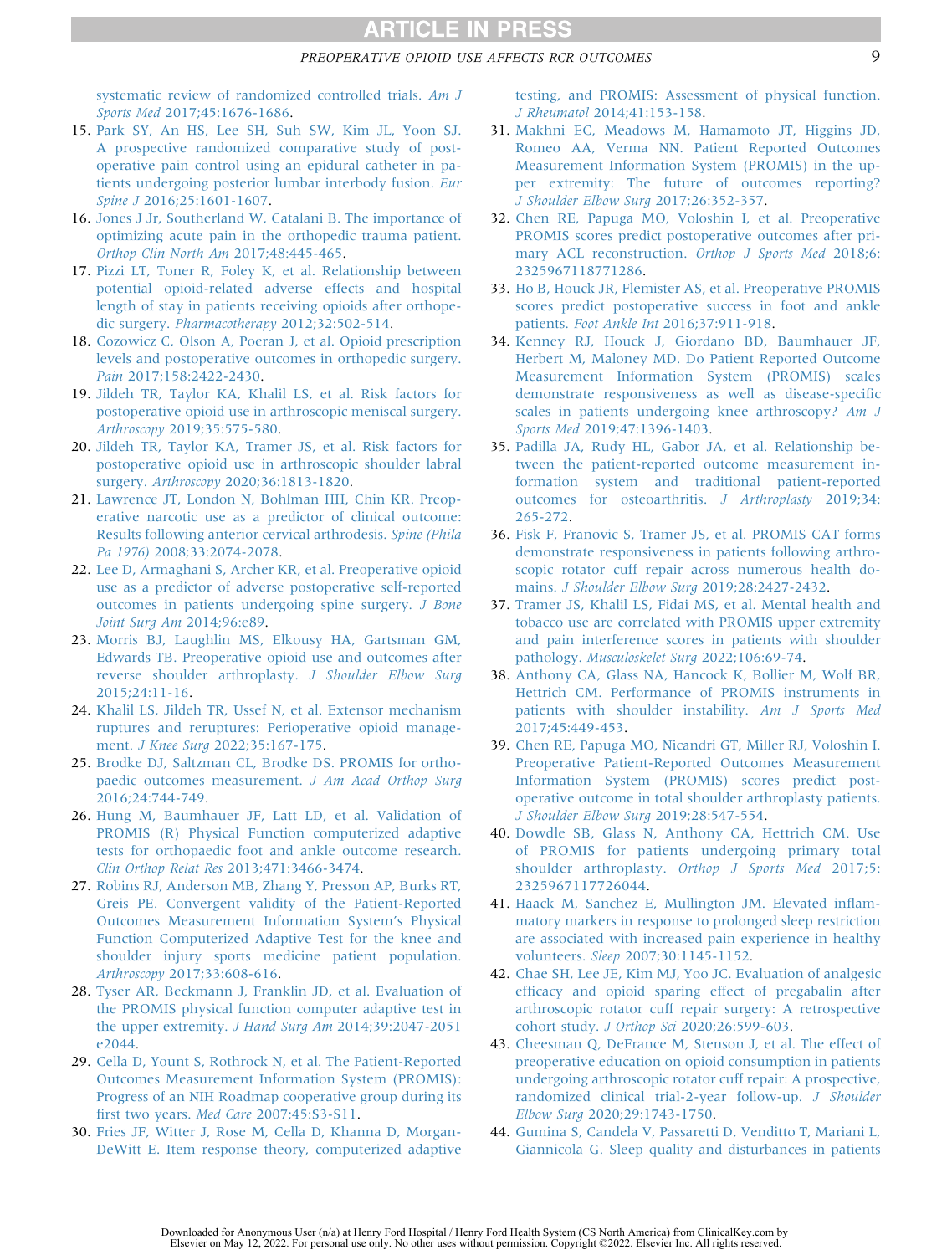#### 10 F. META ET AL.

[with different-sized rotator cuff tear.](http://refhub.elsevier.com/S0749-8063(22)00224-9/sref44) Musculoskelet Surg [2016;100:33-38.](http://refhub.elsevier.com/S0749-8063(22)00224-9/sref44)

- <span id="page-11-0"></span>45. [Lau BC, Scribani M, Wittstein J. The effect of preexisting](http://refhub.elsevier.com/S0749-8063(22)00224-9/sref45) and shoulder-specifi[c depression and anxiety on patient](http://refhub.elsevier.com/S0749-8063(22)00224-9/sref45)[reported outcomes after arthroscopic rotator cuff repair.](http://refhub.elsevier.com/S0749-8063(22)00224-9/sref45) Am J Sports Med [2019;47:3073-3079](http://refhub.elsevier.com/S0749-8063(22)00224-9/sref45).
- 46. [Lau BC, Scribani M, Wittstein J. Patients with depression](http://refhub.elsevier.com/S0749-8063(22)00224-9/sref46) [and anxiety symptoms from adjustment disorder related](http://refhub.elsevier.com/S0749-8063(22)00224-9/sref46) [to their shoulder may be ideal patients for arthroscopic](http://refhub.elsevier.com/S0749-8063(22)00224-9/sref46) rotator cuff repair. [J Shoulder Elbow Surg](http://refhub.elsevier.com/S0749-8063(22)00224-9/sref46) 2020;29:S80-S86.
- 47. [Park JH, Rhee SM, Kim HS, Oh JH. Effects of anxiety and](http://refhub.elsevier.com/S0749-8063(22)00224-9/sref47) [depression measured via the hospital anxiety and](http://refhub.elsevier.com/S0749-8063(22)00224-9/sref47) [depression scale on early pain and range of motion after](http://refhub.elsevier.com/S0749-8063(22)00224-9/sref47) [rotator cuff repair.](http://refhub.elsevier.com/S0749-8063(22)00224-9/sref47) Am J Sports Med 2021;49:314-320.
- <span id="page-11-1"></span>48. [Cronin KJ, Mair SD, Hawk GS, Thompson KL, Hettrich CM,](http://refhub.elsevier.com/S0749-8063(22)00224-9/sref48) [Jacobs CA. Increased health care costs and opioid use in](http://refhub.elsevier.com/S0749-8063(22)00224-9/sref48) [patients with anxiety and depression undergoing rotator](http://refhub.elsevier.com/S0749-8063(22)00224-9/sref48) cuff repair. Arthroscopy [2020;36:2655-2660.](http://refhub.elsevier.com/S0749-8063(22)00224-9/sref48)
- <span id="page-11-2"></span>49. [Anthony CA, Westermann RW, Bedard N, et al. Opioid](http://refhub.elsevier.com/S0749-8063(22)00224-9/sref49) [demand before and after anterior cruciate ligament](http://refhub.elsevier.com/S0749-8063(22)00224-9/sref49) reconstruction. Am J Sports Med [2017;45:3098-3103.](http://refhub.elsevier.com/S0749-8063(22)00224-9/sref49)
- <span id="page-11-3"></span>50. [Harris PA, Taylor R, Thielke R, Payne J, Gonzalez N,](http://refhub.elsevier.com/S0749-8063(22)00224-9/sref50) [Conde JG. Research electronic data capture \(REDCap\)](http://refhub.elsevier.com/S0749-8063(22)00224-9/sref50)-[a](http://refhub.elsevier.com/S0749-8063(22)00224-9/sref50) [metadata-driven methodology and work](http://refhub.elsevier.com/S0749-8063(22)00224-9/sref50)flow process for [providing translational research informatics support.](http://refhub.elsevier.com/S0749-8063(22)00224-9/sref50) J Biomed Inform [2009;42:377-381.](http://refhub.elsevier.com/S0749-8063(22)00224-9/sref50)
- <span id="page-11-4"></span>51. [Anthony CA, Glass N, Hancock K, Bollier M, Hettrich CM,](http://refhub.elsevier.com/S0749-8063(22)00224-9/sref51) [Wolf BR. Preoperative performance of the patient](http://refhub.elsevier.com/S0749-8063(22)00224-9/sref51)[reported outcomes measurement information system in](http://refhub.elsevier.com/S0749-8063(22)00224-9/sref51) [patients with rotator cuff pathology.](http://refhub.elsevier.com/S0749-8063(22)00224-9/sref51) Arthroscopy 2017;33: [1770-1774 e1771](http://refhub.elsevier.com/S0749-8063(22)00224-9/sref51).
- 52. [Guo EW, Elhage K, Cross AG, et al. Establishing and](http://refhub.elsevier.com/S0749-8063(22)00224-9/sref52) [comparing reference preoperative Patient-Reported Out](http://refhub.elsevier.com/S0749-8063(22)00224-9/sref52)[comes Measurement Information System \(PROMIS\)](http://refhub.elsevier.com/S0749-8063(22)00224-9/sref52) [scores in patients undergoing shoulder surgery.](http://refhub.elsevier.com/S0749-8063(22)00224-9/sref52) J Shoulder Elbow Surg [2021;30:1223-1229](http://refhub.elsevier.com/S0749-8063(22)00224-9/sref52).
- 53. [Patterson BM, Orvets ND, Aleem AW, et al. Correlation of](http://refhub.elsevier.com/S0749-8063(22)00224-9/sref53) [Patient-Reported Outcomes Measurement Information](http://refhub.elsevier.com/S0749-8063(22)00224-9/sref53) [System \(PROMIS\) scores with legacy patient-reported](http://refhub.elsevier.com/S0749-8063(22)00224-9/sref53) [outcome scores in patients undergoing rotator cuff](http://refhub.elsevier.com/S0749-8063(22)00224-9/sref53) repair. [J Shoulder Elbow Surg](http://refhub.elsevier.com/S0749-8063(22)00224-9/sref53) 2018;27:S17-s23.
- <span id="page-11-10"></span>54. [Schwarz I, Smith JH, Houck DA, Frank RM, Bravman JT,](http://refhub.elsevier.com/S0749-8063(22)00224-9/sref54) [McCarty EC. Use of the Patient-Reported Outcomes](http://refhub.elsevier.com/S0749-8063(22)00224-9/sref54) [Measurement Information System \(PROMIS\) for opera](http://refhub.elsevier.com/S0749-8063(22)00224-9/sref54)[tive shoulder outcomes.](http://refhub.elsevier.com/S0749-8063(22)00224-9/sref54) Orthop J Sports Med 2020;8: [2325967120924345](http://refhub.elsevier.com/S0749-8063(22)00224-9/sref54).
- <span id="page-11-5"></span>55. [Bernstein DN, Houck JR, Mahmood B, Hammert WC.](http://refhub.elsevier.com/S0749-8063(22)00224-9/sref55) [Minimal clinically important differences for PROMIS](http://refhub.elsevier.com/S0749-8063(22)00224-9/sref55) [physical function, upper extremity, and pain interference](http://refhub.elsevier.com/S0749-8063(22)00224-9/sref55) [in carpal tunnel release using region- and condition](http://refhub.elsevier.com/S0749-8063(22)00224-9/sref55)specific PROM tools. J Hand Surg Am [2019;44:635-640](http://refhub.elsevier.com/S0749-8063(22)00224-9/sref55).
- <span id="page-11-6"></span>56. [Norman GR, Sloan JA, Wyrwich KW. Interpretation of](http://refhub.elsevier.com/S0749-8063(22)00224-9/sref56) [changes in health-related quality of life: the remarkable](http://refhub.elsevier.com/S0749-8063(22)00224-9/sref56) [universality of half a standard deviation.](http://refhub.elsevier.com/S0749-8063(22)00224-9/sref56) Med Care [2003;41:582-592.](http://refhub.elsevier.com/S0749-8063(22)00224-9/sref56)
- <span id="page-11-7"></span>57. Aneizi A, Sajak PMJ, Alqazzaz A, et al. Impact of preoperative opioid use on 2-year patient-reported outcomes in knee surgery patients [Published online September 8, 2020]. J Knee Surg, doi[:10.1055/s-0040-1716358](https://doi.org/10.1055/s-0040-1716358)
- 58. [Lu Y, Beletsky A, Cohn MR, et al. Perioperative opioid use](http://refhub.elsevier.com/S0749-8063(22)00224-9/sref58) [predicts postoperative opioid use and inferior outcomes](http://refhub.elsevier.com/S0749-8063(22)00224-9/sref58)

[after shoulder arthroscopy.](http://refhub.elsevier.com/S0749-8063(22)00224-9/sref58) Arthroscopy 2020;36: [2645-2654.](http://refhub.elsevier.com/S0749-8063(22)00224-9/sref58)

- 59. [Smith E, Klemt C, Sabeh K, Tirumala V, Kwon YM. Pa](http://refhub.elsevier.com/S0749-8063(22)00224-9/sref59)[tient-reported outcomes associated with preoperative](http://refhub.elsevier.com/S0749-8063(22)00224-9/sref59) [opioid use in revision total hip arthroplasty: A propensity](http://refhub.elsevier.com/S0749-8063(22)00224-9/sref59) [score-matched cohort study.](http://refhub.elsevier.com/S0749-8063(22)00224-9/sref59) J Am Acad Orthop Surg [2021;29:e330-e336](http://refhub.elsevier.com/S0749-8063(22)00224-9/sref59).
- 60. [Weiner JA, Snavely JE, Johnson DJ, Hsu WK, Patel AA.](http://refhub.elsevier.com/S0749-8063(22)00224-9/sref60) [Impact of preoperative opioid use on postoperative](http://refhub.elsevier.com/S0749-8063(22)00224-9/sref60) [patient-reported outcomes in lumbar spine surgery pa](http://refhub.elsevier.com/S0749-8063(22)00224-9/sref60)tients. Clin Spine Surg [2021;34:E154-e159](http://refhub.elsevier.com/S0749-8063(22)00224-9/sref60).
- <span id="page-11-8"></span>61. [Morris BJ, Sciascia AD, Jacobs CA, Edwards TB. Preop](http://refhub.elsevier.com/S0749-8063(22)00224-9/sref61)[erative opioid use associated with worse outcomes after](http://refhub.elsevier.com/S0749-8063(22)00224-9/sref61) [anatomic shoulder arthroplasty.](http://refhub.elsevier.com/S0749-8063(22)00224-9/sref61) J Shoulder Elbow Surg [2016;25:619-623](http://refhub.elsevier.com/S0749-8063(22)00224-9/sref61).
- <span id="page-11-9"></span>62. [Williams BT, Redlich NJ, Mickschl DJ, Grindel SI. In](http://refhub.elsevier.com/S0749-8063(22)00224-9/sref62)flu[ence of preoperative opioid use on postoperative out](http://refhub.elsevier.com/S0749-8063(22)00224-9/sref62)[comes and opioid use after arthroscopic rotator cuff](http://refhub.elsevier.com/S0749-8063(22)00224-9/sref62) repair. [J Shoulder Elbow Surg](http://refhub.elsevier.com/S0749-8063(22)00224-9/sref62) 2019;28:453-460.
- <span id="page-11-11"></span>63. [Gulledge CM, Smith DG, Ziedas A, Muh SJ,](http://refhub.elsevier.com/S0749-8063(22)00224-9/sref63) [Moutzouros V, Makhni EC. Floor and ceiling effects, time](http://refhub.elsevier.com/S0749-8063(22)00224-9/sref63) [to completion, and question burden of PROMIS CAT](http://refhub.elsevier.com/S0749-8063(22)00224-9/sref63) [domains among shoulder and knee patients undergoing](http://refhub.elsevier.com/S0749-8063(22)00224-9/sref63) [nonoperative and operative treatment.](http://refhub.elsevier.com/S0749-8063(22)00224-9/sref63) JB JS Open Access [2019;4:e0015.1-7](http://refhub.elsevier.com/S0749-8063(22)00224-9/sref63).
- <span id="page-11-12"></span>64. [Khalil LS, Darrith B, Franovic S, Davis JJ, Weir RM,](http://refhub.elsevier.com/S0749-8063(22)00224-9/sref64) [Banka TR. Patient-Reported Outcomes Measurement In](http://refhub.elsevier.com/S0749-8063(22)00224-9/sref64)[formation System \(PROMIS\) Global Health Short Forms](http://refhub.elsevier.com/S0749-8063(22)00224-9/sref64) [demonstrate responsiveness in patients undergoing knee](http://refhub.elsevier.com/S0749-8063(22)00224-9/sref64) arthroplasty. J Arthroplasty [2020;35:1540-1544.](http://refhub.elsevier.com/S0749-8063(22)00224-9/sref64)
- <span id="page-11-13"></span>65. [Keener JD, Patterson BM, Orvets N, Chamberlain AM.](http://refhub.elsevier.com/S0749-8063(22)00224-9/sref65) [Degenerative rotator cuff tears: Re](http://refhub.elsevier.com/S0749-8063(22)00224-9/sref65)fining surgical in[dications based on natural history data.](http://refhub.elsevier.com/S0749-8063(22)00224-9/sref65) J Am Acad Orthop Surg [2019;27:156-165](http://refhub.elsevier.com/S0749-8063(22)00224-9/sref65).
- <span id="page-11-14"></span>66. [Cho CH, Seo HJ, Bae KC, Lee KJ, Hwang I, Warner JJ.](http://refhub.elsevier.com/S0749-8063(22)00224-9/sref66) [The impact of depression and anxiety on self-assessed](http://refhub.elsevier.com/S0749-8063(22)00224-9/sref66) [pain, disability, and quality of life in patients scheduled](http://refhub.elsevier.com/S0749-8063(22)00224-9/sref66) [for rotator cuff repair.](http://refhub.elsevier.com/S0749-8063(22)00224-9/sref66) J Shoulder Elbow Surg 2013;22: [1160-1166.](http://refhub.elsevier.com/S0749-8063(22)00224-9/sref66)
- <span id="page-11-15"></span>67. [Knoll AT, Carlezon WA Jr. Dynorphin, stress, and](http://refhub.elsevier.com/S0749-8063(22)00224-9/sref67) depression. Brain Res [2010;1314:56-73](http://refhub.elsevier.com/S0749-8063(22)00224-9/sref67).
- <span id="page-11-16"></span>68. [Grattan A, Sullivan MD, Saunders KW, Campbell CI, Von](http://refhub.elsevier.com/S0749-8063(22)00224-9/sref68) [Korff MR. Depression and prescription opioid misuse](http://refhub.elsevier.com/S0749-8063(22)00224-9/sref68) [among chronic opioid therapy recipients with no history](http://refhub.elsevier.com/S0749-8063(22)00224-9/sref68) [of substance abuse.](http://refhub.elsevier.com/S0749-8063(22)00224-9/sref68) Ann Fam Med 2012;10:304-311.
- <span id="page-11-17"></span>69. [Semenkovich K, Chockalingam R, Scherrer JF, et al.](http://refhub.elsevier.com/S0749-8063(22)00224-9/sref69) [Prescription opioid analgesics increase risk of major](http://refhub.elsevier.com/S0749-8063(22)00224-9/sref69) [depression: New evidence, plausible neurobiological](http://refhub.elsevier.com/S0749-8063(22)00224-9/sref69) [mechanisms and management to achieve depression](http://refhub.elsevier.com/S0749-8063(22)00224-9/sref69) prophylaxis. Mo Med [2014;111:148-154](http://refhub.elsevier.com/S0749-8063(22)00224-9/sref69).
- <span id="page-11-18"></span>70. [Kazmers NH, Stephens AR, Tyser AR. Effects of baseline](http://refhub.elsevier.com/S0749-8063(22)00224-9/sref70) [opioid medication use on patient-reported functional and](http://refhub.elsevier.com/S0749-8063(22)00224-9/sref70) [psychological impairment among hand clinic patients.](http://refhub.elsevier.com/S0749-8063(22)00224-9/sref70) J Hand Surg Am [2019;44:829-839](http://refhub.elsevier.com/S0749-8063(22)00224-9/sref70).
- <span id="page-11-19"></span>71. [Pennings JS, Khan I, Hills JM, Coronado RA, Devin CJ,](http://refhub.elsevier.com/S0749-8063(22)00224-9/sref71) [Archer KR. Classifying chronic opioid use before spine](http://refhub.elsevier.com/S0749-8063(22)00224-9/sref71) [surgery: Comparison of self-report and prescription drug](http://refhub.elsevier.com/S0749-8063(22)00224-9/sref71) [monitoring program \(PDMP\) reporting.](http://refhub.elsevier.com/S0749-8063(22)00224-9/sref71) Spine J 2020;20: [1795-1797.](http://refhub.elsevier.com/S0749-8063(22)00224-9/sref71)
- <span id="page-11-20"></span>72. [Tan TL, Rondon AJ, Wilt Z, et al. Understanding opioid](http://refhub.elsevier.com/S0749-8063(22)00224-9/sref72) [use after total hip arthroplasty: A comprehensive analysis](http://refhub.elsevier.com/S0749-8063(22)00224-9/sref72)